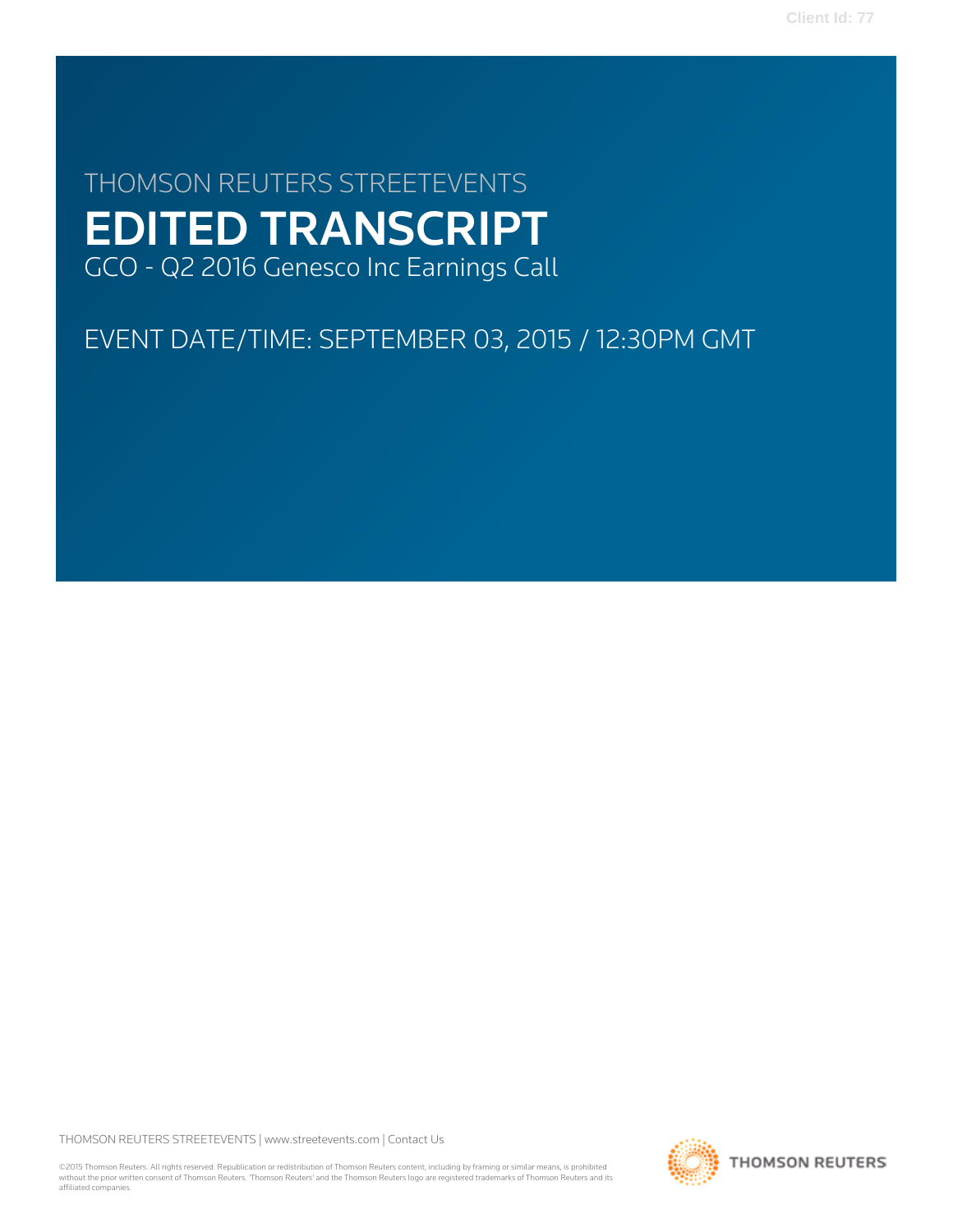## **CORPORATE PARTICIPANTS**

**[Bob Dennis](#page-1-0)** Genesco Inc. - Chairman, President & CEO **[Mimi Vaughn](#page-2-0)** Genesco Inc. - SVP, Finance & CFO

## **CONFERENCE CALL PARTICIPANTS**

**[Jay Sole](#page-6-0)** Morgan Stanley - Analyst **[Erinn Murphy](#page-8-0)** Piper Jaffray - Analyst **[Jonathan Comp](#page-10-0)** Robert W. Baird - Analyst **[Laurent Vasilescu](#page-12-0)** Macquarie Capital - Analyst **[Scott Krasik](#page-14-0)** Buckingham Research - Analyst **[Jill Nelson](#page-16-0)** Johnson Rice & Co. - Analyst **[Sam Poser](#page-17-0)** Sterne Agee & Leach - Analyst

## **PRESENTATION**

#### **Operator**

Good day, everyone, and welcome to the Genesco second-quarter fiscal 2016 conference call. Just as a reminder today's call is being recorded.

Participants on the call expect to make forward-looking statements. These statements reflect the participants' expectations as of today but actual results could be different. Genesco refers you to this morning's earnings release and the Company's SEC filings, including the most recent 10-Q filing, for some of the factors could cause differences from the expectations reflected in the forward-looking statements made during the call today.

Participants also expect to refer to certain adjusted financial measures during the call. All non-GAAP financial measures referred to in the prepared remarks are reconciled to their GAAP counterparts, in the attachments to this morning's press release, and in schedules available on the Company's homepage under the Investor Relations.

<span id="page-1-0"></span>I will now turn the call over to Bob Dennis, Genesco's Chairman, President and Chief Executive Officer. Please go ahead.

## **Bob Dennis** - Genesco Inc. - Chairman, President & CEO

Good morning and thank you for being with us. I am joined today by our Chief Financial Officer Mimi Vaughn. Overall we were pleased with our second-quarter performance relative to our expectations. We had healthy top-line growth despite a later than usual start to back-to-school and the move of sales tax holidays in several states which shifted some sales into the third quarter versus last year.

Higher than anticipated comps allowed us to improve adjusted earnings per share to \$0.36 compared to \$0.34 last year despite the expected drag on gross margin from our ongoing aggressive efforts to right size inventory in the LIDS Sports Group. Profits grew at a rate less than sales due primarily to this gross margin pressure.

Total sales increased 7% and consolidated comps were also up 7%. Performance was boosted by strong trends in our direct businesses, but we were especially pleased to see solid comps in our stores as well. Direct comparable sales grew 26% and store comps were up 5%.

The shift in the timing of back-to-school and sales tax holidays due to a later Labor Day had its most dramatic effect at Journeys where comps accelerated in May and June compared to the first quarter trends and then flattened out at the end of July as a result of these changes. Despite

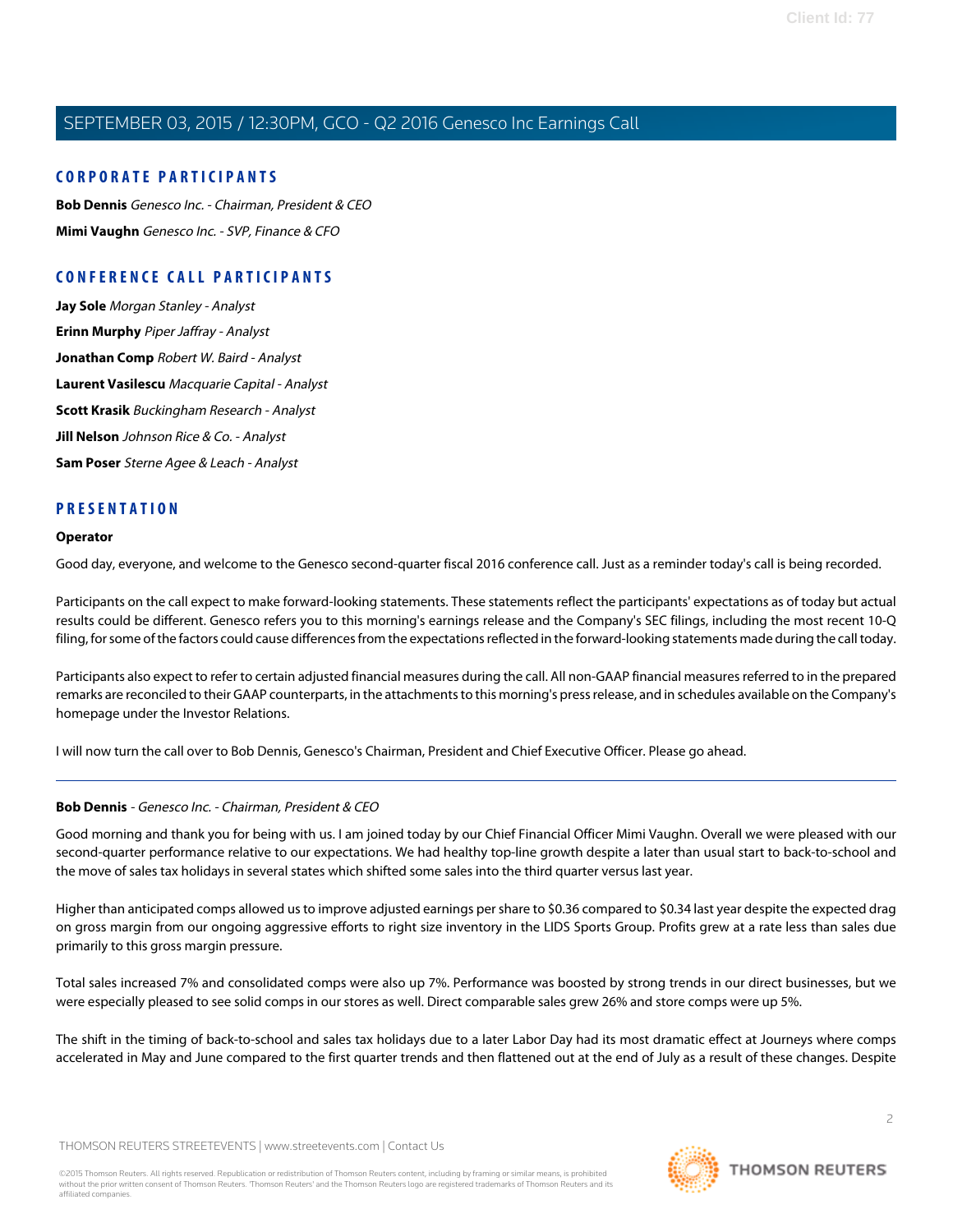these headwinds Journeys delivered a solid comp for the quarter, benefiting from freshness and growth on the fashion athletic side as well as the casual footwear side.

In addition, Journeys realized increases in gross margins from strong full price selling. Once again the entire Journeys team exhibited its tremendous ability for superb execution which resulted in improved profitability year-over-year.

At the LIDS Sports Group we continue the efforts that we have detailed previously to turn-around performance. In the quarter Lids' comps benefited from a favorable NHL and NBA playoff lineup and direct sales were especially robust with a 39% gain. This, however, was not enough to overcome the gross margin pressure from higher promotional activity to work down inventory and year-over-year profitability declined for the Group as we had expected.

Overall for the Company the third quarter got off to a good start. We feel good about our merchandise offerings and believe we are well-positioned for the fall and holiday selling seasons. We also have a good lineup of baseball teams that look to be headed for the playoffs. Looking ahead however, we have somewhat less visibility on our overall sales in the third quarter than we usually do at this point in the year because of the later Labor Day.

In the first three weeks of August comp sales reaccelerated as anticipated, especially at Journeys, but were impacted at the end of the month by the Labor Day weekend offset. We expect momentum to pick up again with the holiday this coming weekend. For the total Company August comps increased 6%.

Not only has a later Labor Day led to a later start to back-to-school and a holiday weekend offset, but also to a later start to the NFL and college football season and a later World Series. The start of the key selling season at Lids begins with the college kickoffs this weekend and the NFL regular season kickoff next week. We will be navigating through these one week offsets during the quarter.

Additionally, last week's World Series ended with a win in game seven with all the games falling within the third quarter. Given this year's schedule some series driven sales, especially sales of championship gear, will ship into the fourth quarter.

Lastly, with the Super Bowl scheduled later in the first quarter than it typically is, we expect some sales relating to the run up to the Super Bowl will shift out of the fourth quarter and into the first quarter of fiscal 2017.

The other significant variable in our second half outlook is Lids' inventory initiative. We are absolutely committed to taking whatever action is necessary to right size inventories. And in fact, we built more promotional activity into the back half of the year, especially in the third quarter. The level of liquidation we are tackling is a first for us in this business and therefore not entirely predictable.

So while we believe our guidance reflects appropriately conservative gross margin assumptions at Lids, counting for the additional markdown activity, our primary goal is to hit targeted inventory levels and Lids' gross margin for the balance of the year will reflect that priority as necessary.

<span id="page-2-0"></span>Having said all this, the momentum we have had when not experiencing offsets in combination with a positive outlook for the footwear business for the balance of the year has led us to reiterate our full-year EPS guidance of \$4.70 to \$4.80. And finally, we were active buying our stock in the quarter. And with that let me turn it over to Mimi.

## **Mimi Vaughn** - Genesco Inc. - SVP, Finance & CFO

Thank you, Bob. Good morning, everyone. As a reminder, we have posted more detailed information online in our CFO commentary. So I will highlight a few key points from the reported results.

The 7% increase in total sales for the quarter to \$656 million reflected a 7% increase in consolidated comp sales, an increase in non-comp sales of approximately \$6 million including the opening of 12 new stores, and an increase of 1% in wholesale sales.

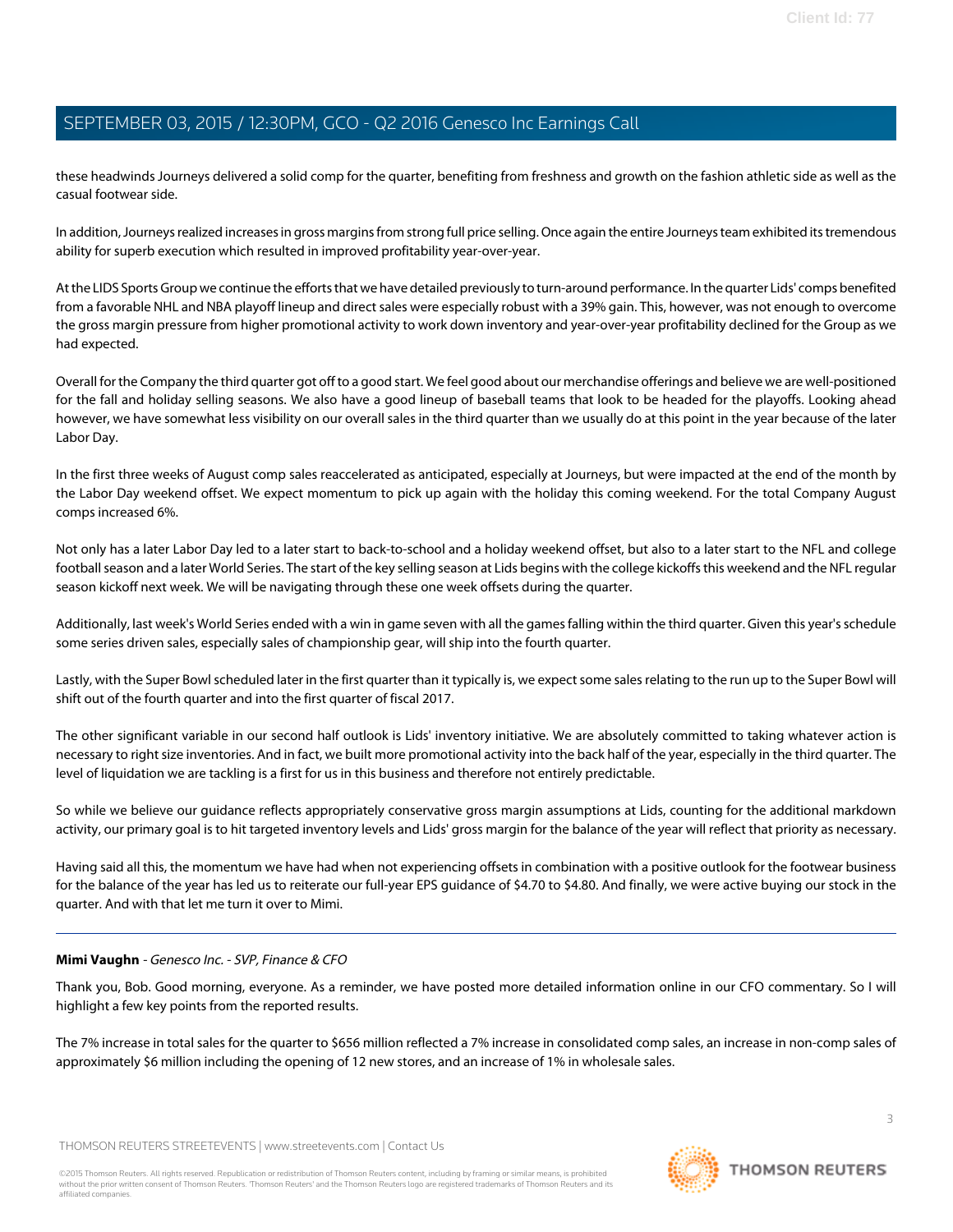By division, building on our first-quarter's positive results, total costs were up again across the board: up 4% at Journeys, 8% at Schuh, 8% at Lids, and 10% at Johnston & Murphy. Consolidated store comps were up 5% and direct comps were up 26% which pushed direct as a percent of total retail sales to 8% for the quarter compared to 7% a year ago.

Lids' direct comps for the quarter were up 39%. The effect of Lids turning its Locate system, which gives online access to an additional 50,000 plus SKUs in the store, has contributed to this improvement beyond just the increased promotional sales. Increases in our other direct businesses were double-digit as well.

Turning to the third quarter, for the total Company August comps increased 6% with stores up 4% and direct up 23%. By division total comps were up for all our retail businesses: up 6% at Journeys, 4% at Schuh, 5% at Lids and 3% at Johnston & Murphy. As Bob mentioned, these comps reflected a reacceleration in the first three weeks of August prior to the Labor Day weekend offset.

Gross margin for the quarter decreased 20 basis points from last year to 48.8%. As expected, gross margins in all the Lids retail businesses were down as we executed our plan to freshen inventory. This was most evident in Lids e-commerce which has proven especially effective as a channel to clear promotional merchandise and in the Locker Room and Locker Room at Macy's concepts where the inventory reduction activity has been the most intense.

Gross margins in the core domestic headwear business, which are traditionally the strongest, remained strong and were down only 30 basis points over last year. The 210 basis point gross margin decrease at Lids was offset in large part by a 100 basis point improvement at Journeys due somewhat to higher initial margins but mostly from more full price selling and fewer markdowns.

Gross margins at Schuh were down a little, in part because the sales mix in the second quarter rotated to a heavier weighting of brands with lower initial margins.

Total adjusted SG&A expense improved 10 basis points to 46.7%. Last year's expenses benefited from a bonus reversal and this year's expenses were hurt by foreign exchange, but benefited from the end of the Schuh acquisition incentive we put in place when we purchased Schuh four years ago. As a reminder, last year was the final year of expensing the incentive and there is no P&L expense related to it in the current year.

Neither Journeys nor Lids was able to leverage selling salaries in the quarter in spite of their higher comps. We have been anticipating these headwinds as our US retail businesses have been facing store level wage pressure driven by minimum wage increases and retail competitor moves.

With the gross margin headwinds offset by the small SG&A improvement, adjusted operating income for the quarter improved by 4% to \$14.2 million. Operating margin was flat at 2.2% and second-quarter adjusted EPS was \$0.36. Just a reminder, the second quarter is our lowest quarter from an earnings standpoint and small changes in certain line items can have a large impact on the bottom-line margin.

Turning now to the balance sheet, inventory was up 10% year-over-year with retail square footage up 3% and sales up 7% for the quarter. Journeys' inventory was up 18% on a square footage increase of 1% and sales increase of 4%. This was due to timing. Journeys had planned a buildup of merchandise to be able to maximize anticipated strong back-to-school sales that would span both the second and third quarters.

Lids' inventory was up 5% on a square footage increase of 5% and sales increase of 11%. This was a little over its inventory reduction plan target for the end of the quarter due to timing of receipts which should correct itself during the back half.

As we said before our Lids plan has been to liquidate inventory throughout the year and couple that with a reduced level of receipts in the back half to reach our year-end target of a 10% to 15% reduction. As such we did not expect to see decreases in inventory over last year's levels until the back part of this year. We are firmly committed to do what it takes to hit the inventory targets at Lids and expect reductions at the higher end of the targeted range.

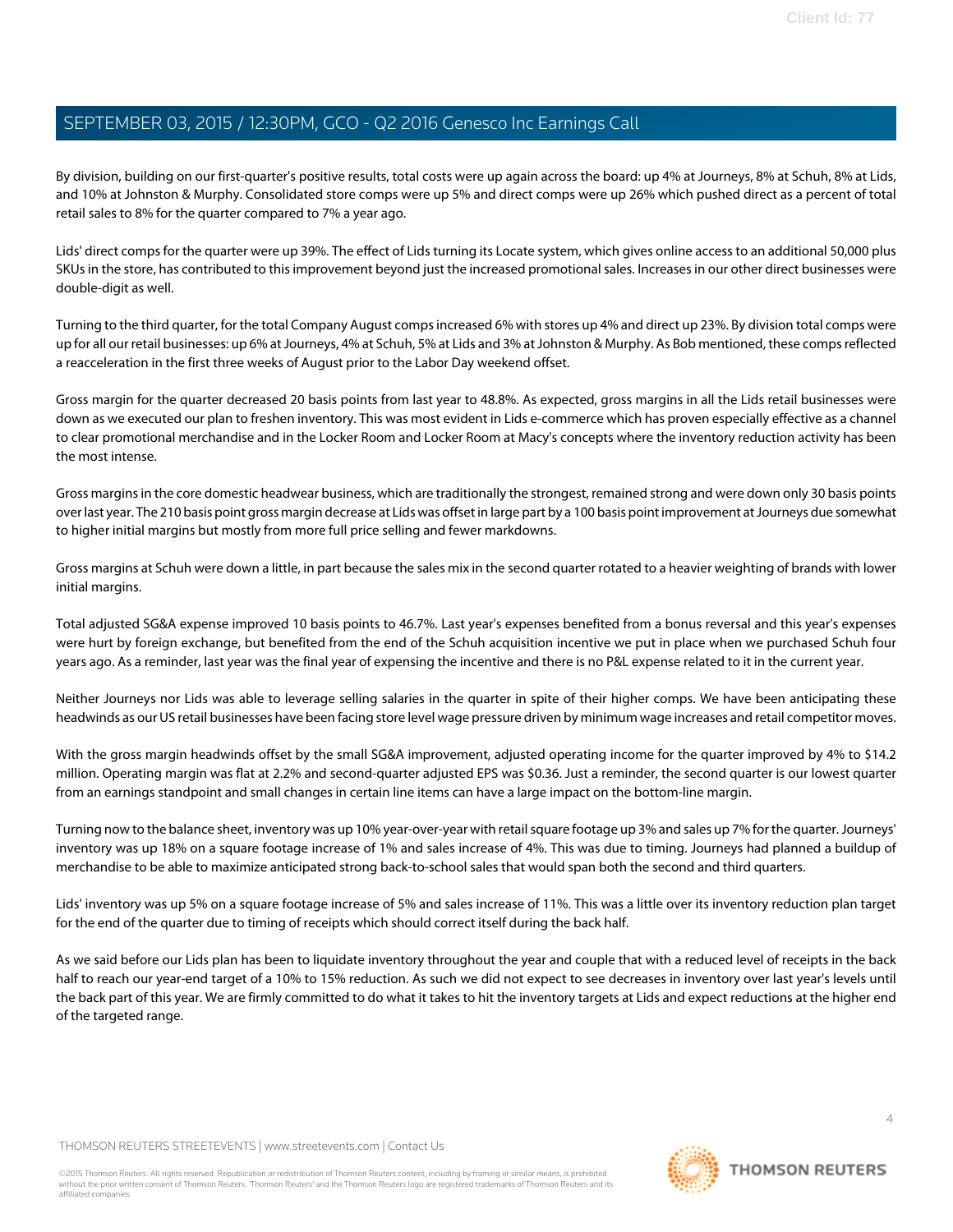Next, capital expenditures were \$22 million and depreciation and amortization was \$19 million for the quarter. We ended the quarter with \$49 million in cash and \$41 million of borrowings under our domestic credit facility and \$72 million of UK debt. We made the final deferred and incentive payments in connection with the Schuh acquisition in this quarter as well.

Finally, given our stocks relative graduation and our expected levels of cash generation, we repurchased approximately 424,000 shares for roughly \$27.5 million at an average price of \$64.75 per share during the quarter.

Now turning to guidance, given our momentum when we are not experiencing offsets and our positive outlook for the footwear business, we are reiterating our full-year EPS guidance of \$4.70 to \$4.80.

A few reminders from our previous guidance. We still anticipate the strong dollar remain a headwind in weigh down earnings by \$0.08 per share for the year, assuming exchange rates stay where they are. We also expect that increased expense from a legacy pension plan will reduce full-year earnings by another \$0.03 per share. Finally, we will continue to benefit in the third and fourth quarters from the end of the Schuh acquisition incentive.

As we have pointed out before, the licensed sports merchandise category is predominantly a fourth-quarter business, yet we carry store and other expenses throughout the year. During last year's heavy growth we added 73 Locker Room by Lids stores and 165 Locker Room at Macy's shops to the store base. These stores were negative contributors in the first half for this year but should be positive contributors in the back half, especially in the fourth quarter.

The deleverage from the lower Locker Room sales during the first few quarters has reshaped the quarterly breakdown of earnings for the Company as a whole, moving a greater percentage of our annual earnings out of the first half of the year into the second half.

While we do not give guidance on a quarterly basis since our last call when we discussed guidance, our second half earnings expectation has become a little more heavily weighted towards the fourth quarter as a result of the calendar shift and extra Lids liquidation. We anticipate that total sales for the year will increase 4% to 6% with consolidated comps, including direct, increasing 4% to 5%. We are also planning on opening 92 new stores in total for the year.

We expect gross margins to be down year over year for the total Company, somewhat more than the last time we reviewed guidance due to the additional Lids markdown activity. This gross margin guidance includes a Lids decline and relatively flat margins at Schuh, offset somewhat by gross margin improvements in other businesses.

In last quarter's guidance we said for at least the first three quarters of the year total Company gross margins would take a hit as we right size inventory at Lids. In our current guidance we have built the Lids additional markdowns into the third quarter and now believe we will be promoting more heavily into the fourth quarter, causing total Company gross margins to decline a little then as well.

Next, we anticipate SG&A expense as a percent of sales will be down in the range of 30 basis points compared with last year. We will have difficulty leveraging comps to an even greater extent due to expense pressure. Continuation of the store level wage pressure we have felt is included in our guidance. This all results in an operating margin that is down somewhat for the year. Finally, our fiscal 2016 tax rate is expected to be 36.7%.

Looking at the balance sheet, we expect inventories at year end to be flat to up just a little including up to a 15% reduction at Lids. We are planning capital expenditures in the \$110 million to \$120 million range. We anticipate spending on e-commerce, omni-channel, distribution centers and other non-store capital to be a sizable portion of these amounts, but in line with last year's levels. Depreciation and amortization is expected at approximately \$80 million.

We are assuming average shares outstanding of 23.5 million shares for the year. We have not included any stock buybacks in this guidance beyond the buying we did already in the second quarter. However, we do have \$33 million remaining on our stock repurchase authorization of \$75 million. Now I will turn the call back over to Bob.

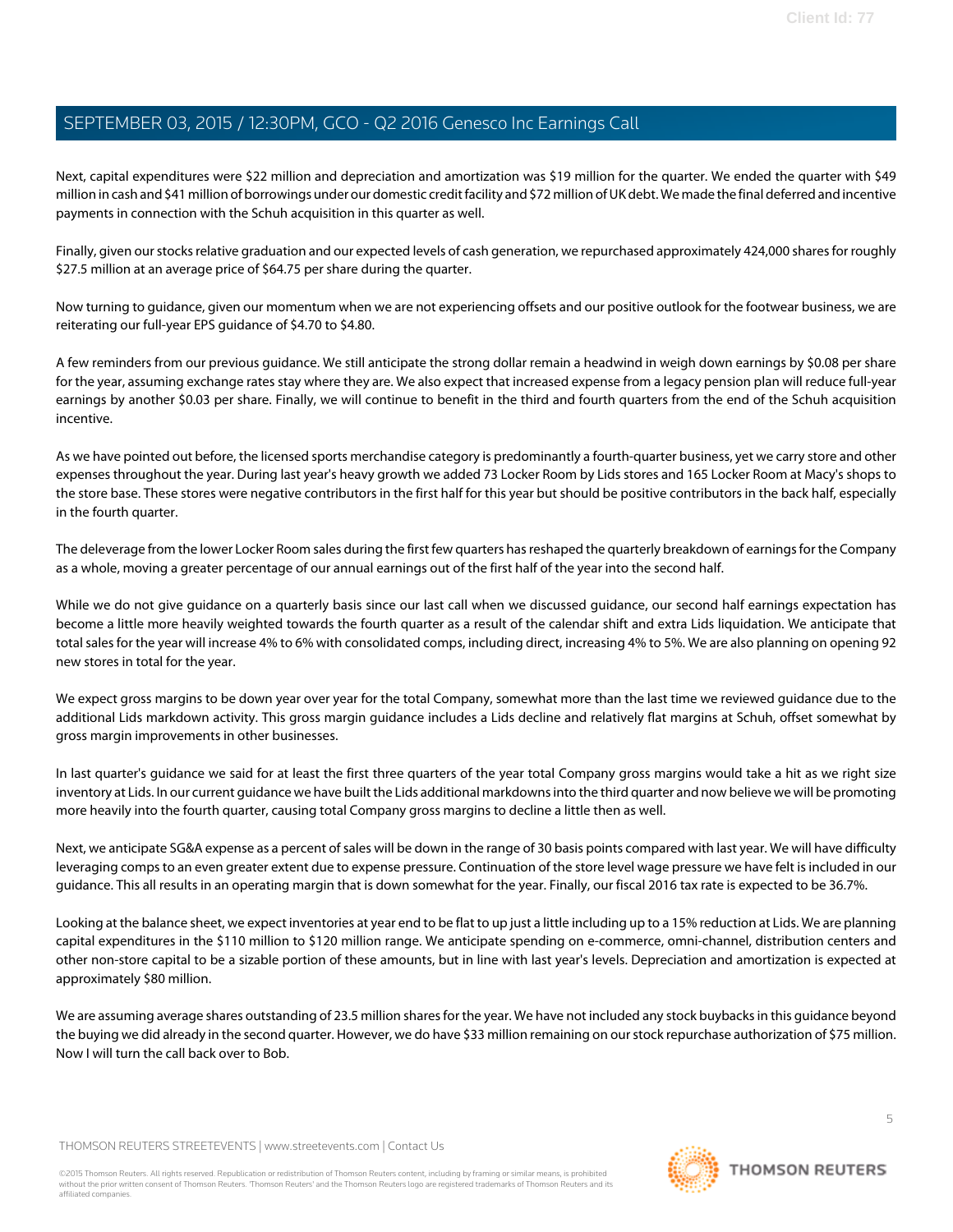### **Bob Dennis** - Genesco Inc. - Chairman, President & CEO

Thanks, Mimi. I am going to touch on a few of the major factors in the performance of our individual businesses and our current outlook for them starting with Journeys. While we are in the final laps of a successful back-to-school period, we believe the same trends that have fueled the Journeys business, plus another solid boot season, will contribute to positive holiday selling, in spite of stronger comparisons for the back half of last year.

Journeys continues to benefit from a deep and narrow assortment leading to more full-price selling and strength in both the fashion athletic and casual categories of the business.

In addition, the Journeys initiatives we have been describing, such as an increase in catalog circulation, paid search investment and investment in music focused grassroots marketing like our sponsorship of the Vans Warped Tour and the AP Music Awards, are driving traffic to our stores and website and are building the overall brand.

The Journeys ShopperTrak work has been another important sales driver. The initial focus with ShopperTrak was to identify power hours and improve staffing levels when more customers were in the stores in order to increase conversion. Now that most stores have anniversaried their implementation dates and we have prior year comparisons, the focus has moved to improved conversion year-over-year and we continue to see nice gains as a result. So, congratulations to the Journeys team on their terrific run.

At Schuh we were pleased to see the acceleration of comps in the second quarter and sustained strength of the e-commerce business which yielded improved profits over last year. In addition to growth through comps Schuh continued executing its store opening plan to add substantial square footage in the UK and new stores in the German market this year.

Moving to Lids, comps in the headwear stores turned positive in the second quarter even with no strong new trends. Snapback's remain a healthy part of this business and contributed to growth in the quarter. More favorable year-over-year NHL and NBA playoff lineups and the Blackhawks and Golden State championships drove comps across all the Lids retail businesses.

Lids Locker Room posted double-digit comp gains, helped to some extent by favorable teams and higher promotional activity. We believe the NFL and college assortments have the business positioned nicely for fall. We are making good progress in the critical initiative to reduce Lids' inventories.

Although the promotions to accomplish this are hitting gross margins hard, fresh merchandise in our stores is essential to longer-term improvement of the Locker Room business in particular. The better comps in that headwear stores from a fresher assortment and an easier shop -- store to shop are reflected in these benefits already.

We continue the hard work on other initiatives to improve the Lids business. While we have more to do to restore the business to a higher level of profitability, focusing on execution instead of additional growth this year has helped us to make considerable progress.

Turning to Locker Room at Macy's, we are still in the formative stage of this opportunity and Macy's has been a tremendous partner in forging the path to making it a success. High-double-digit comps in the second quarter are a good sign of realizing the potential of this business and we are currently working with Macy's on some improvements to the business model aimed at improving profitability.

Lastly, we continue to be enthusiastic about the positive results of several technology oriented initiatives at Lids. Locate, the system that tracks total system inventory from online and other stores, has given access to inventory and over 500 stores since February. And our plans to turn it on in an even greater number of stores in the coming months should yield additional benefits.

We have talked about the advantages for online, but Locate is driving comp in our stores too as stores now are able to access inventory in other stores, which is particularly beneficial for serving displaced fans.

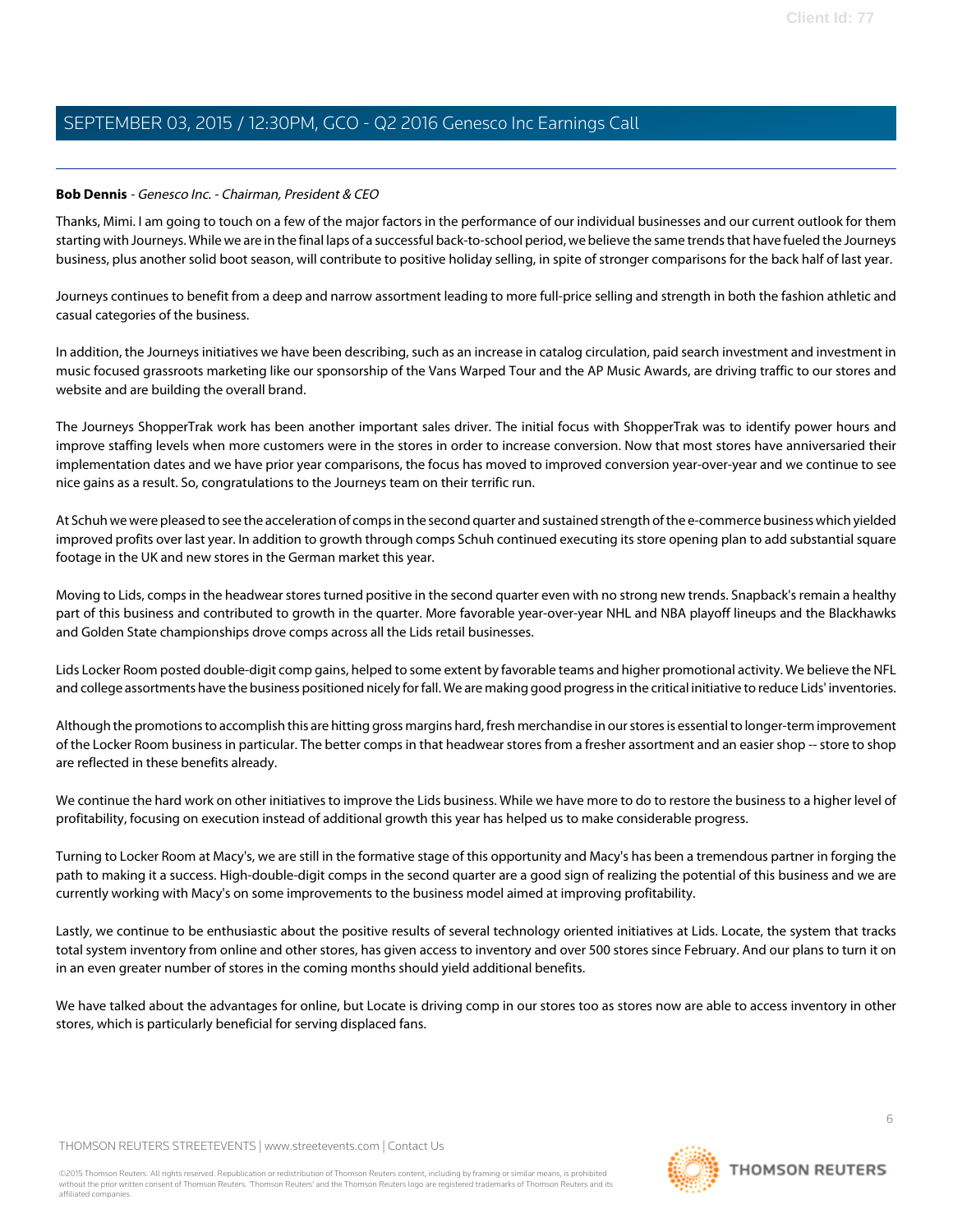Auto Store, the robotic system to expedite picking in the warehouse and add efficiency, has been operating successfully through its ramp-up phases. In addition, seeing the success of our other retail divisions within Genesco with ShopperTrak and improved customer conversion, Lids has begun rolling it out too and is seeing similar benefits from focusing store labor more on the power hours.

Lids' role out of [Hybris], a new front end e-commerce system, is expected in the first or second quarter next year. Finally, we thank the entire Lids team for their hard work that is behind all of this positive progress.

At Johnston & Murphy strength in men's casual and dress casual footwear contributed to the impressive comp in the quarter. Results in part were due to easier comparisons given challenges last year from a warehouse management system conversion. Comps have moderated somewhat after this as expected, but are still positive given the underlying momentum of the business.

One note of caution, comps at Johnston & Murphy in the past have been heavily influenced by significant declines in the stock market and the recent gyrations may have an impact this time once again.

Also, for those of you who shop in the upper Madison flagship store in New York City, we are sorry to report we are closing this store as the lease has expired and the proposed new rent was exorbitant. We are committed to finding other locations in the city and will be back to you with updates, but in the meanwhile, remember to shop the lower Madison location at 43rd St. and then of course online.

Finally, our licensed brands team has been hard at work with the launch of the Bass footwear license. We are excited about this opportunity and the chance to leverage this brand with a great legacy and strong American Heritage since 1876. The first season of Bass product will be delivered for spring of 2016.

In closing, I would like to thank all of our teams across each of our businesses for the terrific work in delivering solid second-quarter results. There are many moving pieces that need to fall in place for the balance of the year, but we are unwavering in our confidence about the strategic position of our businesses and, most importantly, the talent and commitment of our teams. And, operator, we are now ready for questions.

## **QUESTIONS AND ANSWERS**

#### <span id="page-6-0"></span>**Operator**

(Operator Instructions). Jay Sole, Morgan Stanley.

#### **Jay Sole** - Morgan Stanley - Analyst

Just want to follow up on Journeys. It sounded like the trends looking ahead are solid. You mentioned May and June were good and then July the comps flattened out. Maybe just give us an idea of like if you looked at July and August combined what the trends in same-store sales look like. Was it similar to May and June? Just kind of help us understand how the business flowed over the quarter.

#### **Bob Dennis** - Genesco Inc. - Chairman, President & CEO

Yes, Jay, we are going to be in a better position to answer that question in about two weeks from now because obviously we took a hit on the holiday offset. You have got a ton of schools in the Northeast in particular that have shifted their openings to next week and we are told a small subset of schools to even the following week because of the Jewish holidays.

And so, it is a hard read because the ups and the downs are so pronounced. We believe we are fine. The team modeled it up as best they can. And based on their model they think we are in fine shape for back-to-school. But we don't want to declare victory until we are about two weeks out from here.

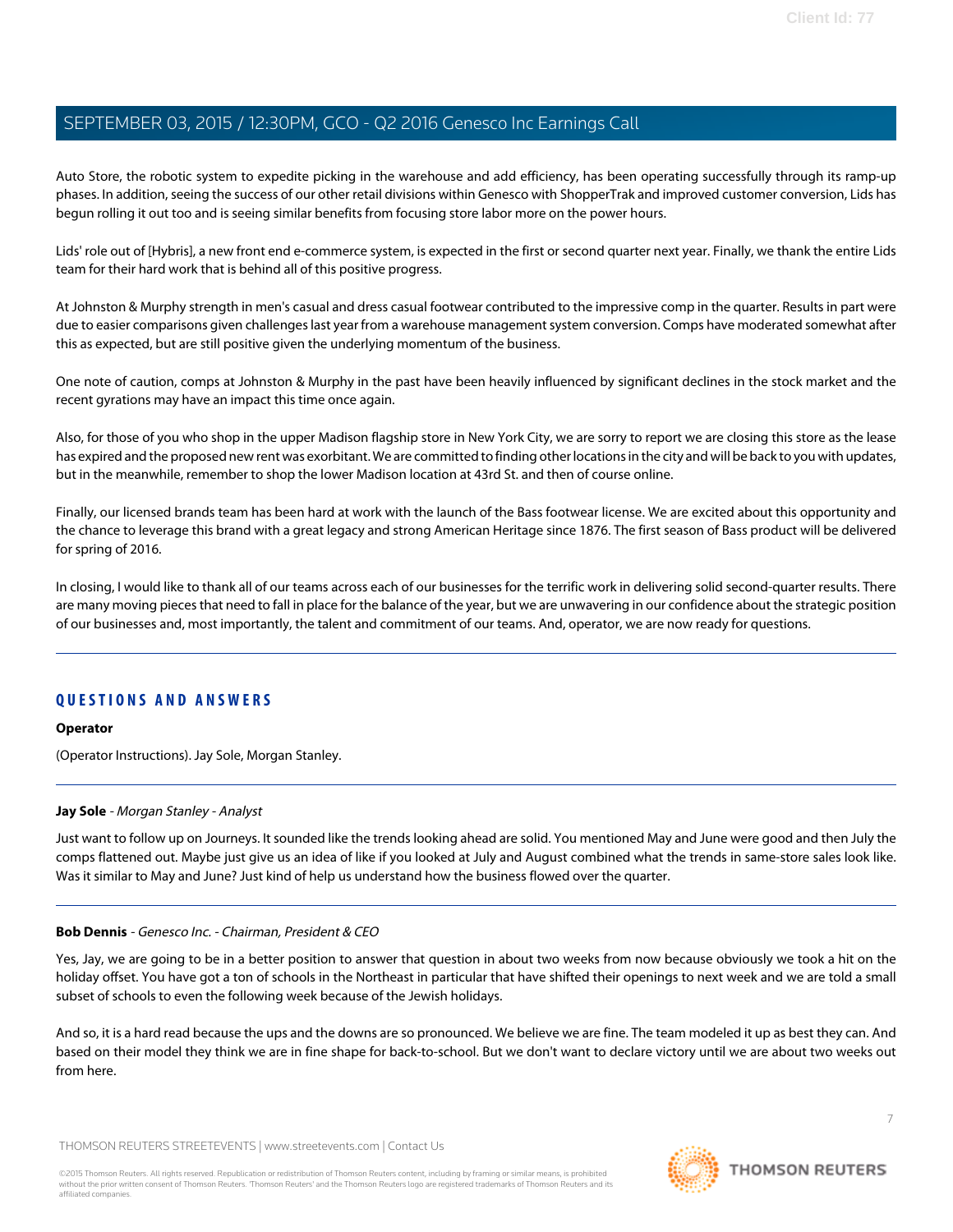### **Jay Sole** - Morgan Stanley - Analyst

Understood. And maybe just if we can talk about the guidance for a second. Was the plan to liquidate more of the Lids inventory in 3Q? Because I am guessing a lot of that is baseball on inventory and 3Q is more of a baseball clearance season. Whereas really the plan wasn't to just kind of get all it -- get rid of it as much as possible as fast as possible and kind of just spread it out through the year. Is that the message?

#### **Bob Dennis** - Genesco Inc. - Chairman, President & CEO

Yes. The balance that we are striking on the inventory is speed obviously is helpful in any retail situation when you have got excess inventory because it adds to the freshness. But in our world the best time to clear in terms of getting a good realization is in the sports season.

So a lot of the promotions we have been running we see the greatest impact of those promotions on the excess inventory that we are promoting that is in season. So that is why it is stretching out over the period of a year. And what we have done along the way is, because this is sort of a first-time event for us at this scale, we are learning very quickly about the best clearance avenues.

One clear learning is that the online site is extremely effective for clearing goods and particularly some of the stressed goods. And we are tracking what we are doing with Lids right now and we have a plan for where they need to be at the end of every month and they are roughly on their plan right now.

They pulled forward some new receipts so they are a little over there number, but that is not a bad thing, that is just bringing NFL in a little earlier. And so, we are just being cautious as we watch how far we want to drive the clearance to be fresh going into next year. And so that was the messaging that we are giving with guidance. Mimi, anything you would add to that?

#### **Mimi Vaughn** - Genesco Inc. - SVP, Finance & CFO

No, I think that is right. And I think just to emphasize, we are committed to hitting these inventory targets. And as such, when we have the opportunity within the season we are going to take the mark in order to clear the goods. And so, it is reflective of the fact that we are clearing in season, but it is also that we are committed to take the mark, even if it is a lower level, to be able to get rid of the merchandise.

## **Bob Dennis** - Genesco Inc. - Chairman, President & CEO

Yes, what is interesting about the approach that the team is taking is because the Web has turned out to be very effective we brought a lot of inventory back so we could be efficient and shipping it, brought it back to our DC. And we think a contributor to the positive comps in the hat stores in this quarter is the fact that we took a lot of the markdown merchandise in headwear, brought it back into the DC and are clearing it there.

And so, when you walk the stores now they are cleaner to shop, the presentation has improved, and then obviously you don't have as much leakage from full-price selling to markdown goods. So making good progress. Congratulations to the team on how much progress they have made. And we are confident that by the end of the year this business will be right sized and in good shape.

#### **Jay Sole** - Morgan Stanley - Analyst

Okay, so if I can just squeeze in one more. When you are talking about Lids as a group, as a whole, Macy's -- I think you said it was -- your comp's strong double-digits. Can you talk about what has changed, because that seems like a real acceleration from where it has been last few quarters? Obviously there not every store is in the comp base, but can you just talk about changes at Macy's and why that business seems to be improving?

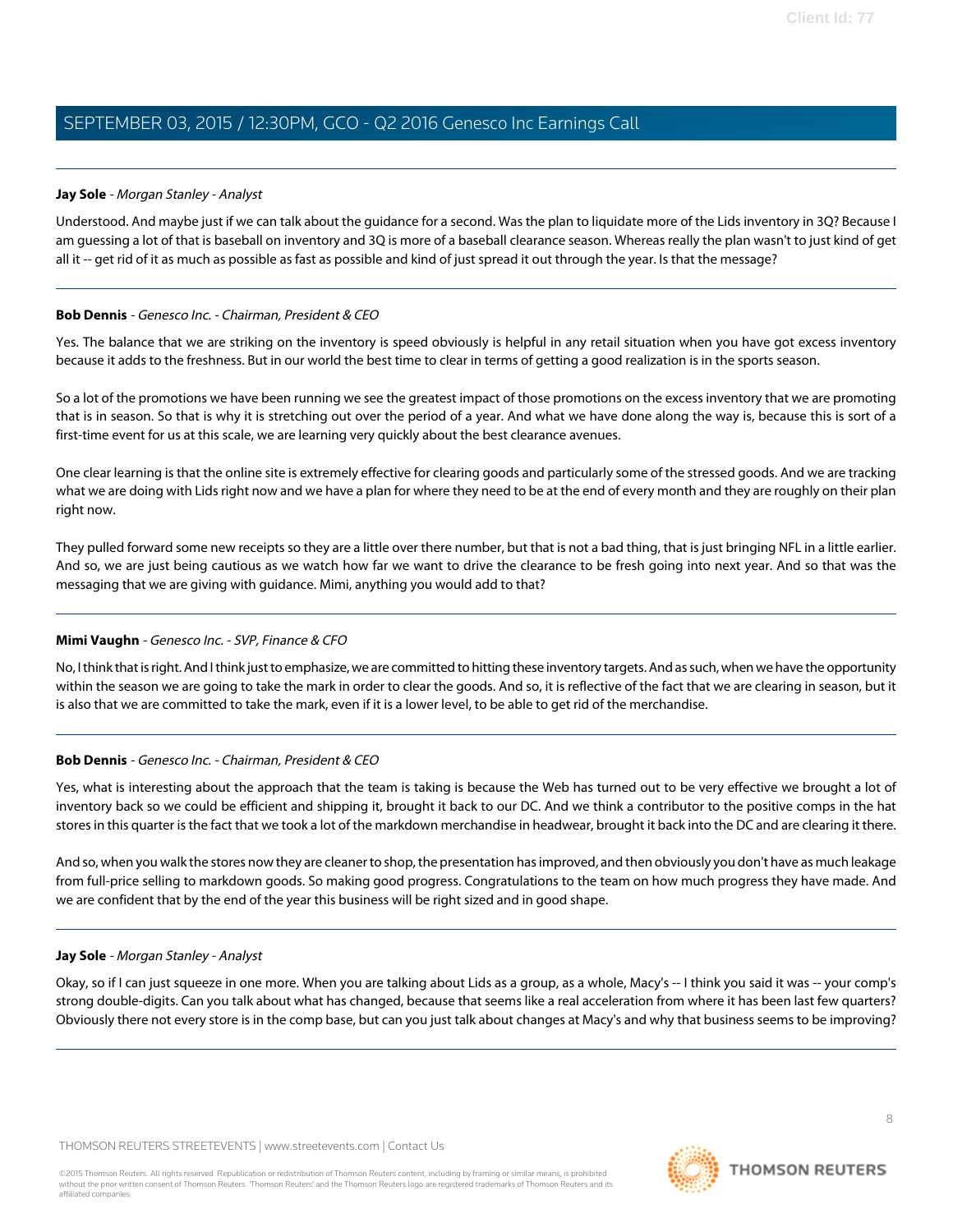## **Bob Dennis** - Genesco Inc. - Chairman, President & CEO

Sure. Well, first, let's keep in mind that it is a startup and we feel it -- fully expected that we would face a learning curve and indeed we have. And let's keep in mind that the business is still very young. So we are not even at the point where all of the stores have gone comp.

Right now we have 184 total doors. That said the business is in development and we are going to lose some money on it this year as we expected. But we are really pleased with where it is headed. So remember when we opened a bunch of the stores we didn't have the inventory even in the right season because the timing moved. Beyond that we are learning a lot about what mix it needs to be. So there is a lot of merchandise work that has been done.

Macy's has also been very supportive of us in moving certain stores that were not located in the kinds of places in the store that we have learned are most productive. And so they have been supportive in us making moves and there are still more moves to be made ahead of it.

When we close a strong comp, so it is reflective of both doing better, but it is reflective, to be frank, of the difficult start that we had last year when so many of the stores had the wrong inventory. But we are zeroing in on the mix that works.

Macy's has proven to be a terrific partner and they are working with us on all these initiatives, including the one we referenced in the script about tweaking the business model. This includes moving some of the stores within their box, allowing us to flex our staffing model to focus our sales efforts on higher volume days and higher volume doors. And then just some adjustments to the overall economic model to better fit our early experience.

So, the headline on this though is it is early days. And we are really pleased with the trend line, it comes from a lot of factors and we are still optimistic that we have got a good business here.

#### **Mimi Vaughn** - Genesco Inc. - SVP, Finance & CFO

The other thing to note, Jay, is that first-quarter's comps were influenced by the Super Bowl. And so we were facing headwinds really in February from the Super Bowl this year. And other than that we have seen double-digit comps in every month outside of that.

#### **Jay Sole** - Morgan Stanley - Analyst

Understood. Makes sense, got it. Thanks so much.

#### <span id="page-8-0"></span>**Operator**

Erinn Murphy, Piper Jaffray.

#### **Erinn Murphy** - Piper Jaffray - Analyst

Bob, I was hoping you could talk a little bit more about the G.H. Bass opportunity. I believe you guys showed the product out at Platform in Vegas a few weeks ago. Can you just talk about how that show went for you? What was the response from retailers? And then when you think about that spring 2016 launch, how many doors are you guys targeting initially and what could the ramp look like over time?

#### **Bob Dennis** - Genesco Inc. - Chairman, President & CEO

Well, the -- I am not going to go as far as you want on that, Erinn, because the team is still consolidating the results of that show. It got -- the line got a terrific response at the show.

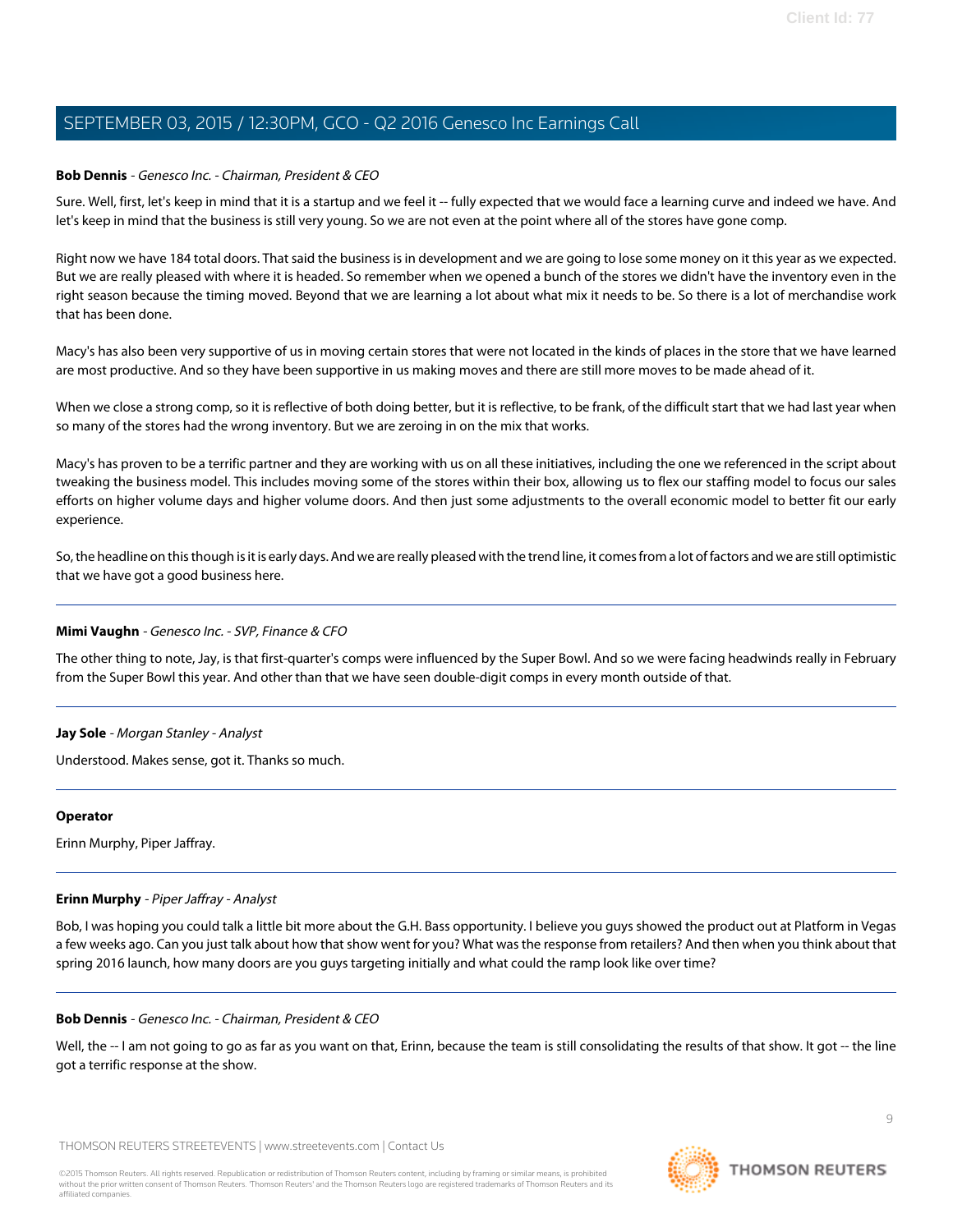In terms of the number of doors that we are going to end up with, we are going to -- that is a work in progress. So probably on the next call we will be better positioned to talk about that. This hits in spring, so right now they are in the midst of it. And let's give the team the time to do their work and then we will come back and report on where that is headed.

#### **Erinn Murphy** - Piper Jaffray - Analyst

Can you talk maybe just a little bit about the type of distribution that will be within wholesale? Is it going to be more of kind of the mid-tier or kind of better department stores or any kind of color on that? Even if there is no specific detail it would be helpful.

#### **Bob Dennis** - Genesco Inc. - Chairman, President & CEO

Give the team a little more time to figure that out. I don't want to tip their hand.

### **Erinn Murphy** - Piper Jaffray - Analyst

Okay, perfect. And then I guess on the last call, just moving over to the Schuh business, you talked a lot about kind of the volatility in traffic in the UK market. Can you just update us on what you have been seeing specifically, just how the consumer is reacting in that market? And then looking ahead to Black Friday, will you guys be anniversarying the promotional kind of Black Friday experience in the UK as you have in the last year?

### **Bob Dennis** - Genesco Inc. - Chairman, President & CEO

It is funny, things at Schuh and in the UK market seem to have leveled out a bit. I chatted with them the other day and the phrase we have been using is steady as she goes. So they ran into some headwinds with a couple of brands. Remember we called out last time that there were some brands that were working here and not working as well there.

So they have managed to make some shifts in the merchandise assortment. And there are some other brands that are working there that aren't working here where they have been able to intensify and that has improved their overall assortment and it is showing up in their comps. So it is good.

Unfortunately, yes, we are going to face another Black Friday anniversary. And we don't expect it to be -- the approach in the UK to be any less than what it was the last time. It is one of those visitor dilemmas that it probably isn't great to do it because it just moves sales around and adds expense. But obviously we need to compete in the way the market gets shaped and compete we will. So we will be out there on Black Friday playing the game as hard as we can.

## **Erinn Murphy** - Piper Jaffray - Analyst

Got it, thank you. And then just my last question, Mimi, for you. Just going back to the commentary around gross margin. So in Q3 obviously it is going to be a little bit more promotional it sounds like for Lids and some of that continuing into Q4. Can you just help us think about kind of the impact on the overall Company?

I know Q1 was significantly worse than the Q2 decline. So should we look at Q3 as more similar to Q1's decline for the overall Company or for Lids in particular? Just anything you can help us to kind of make sure our models are refined as we get into the last couple of quarters would be helpful.

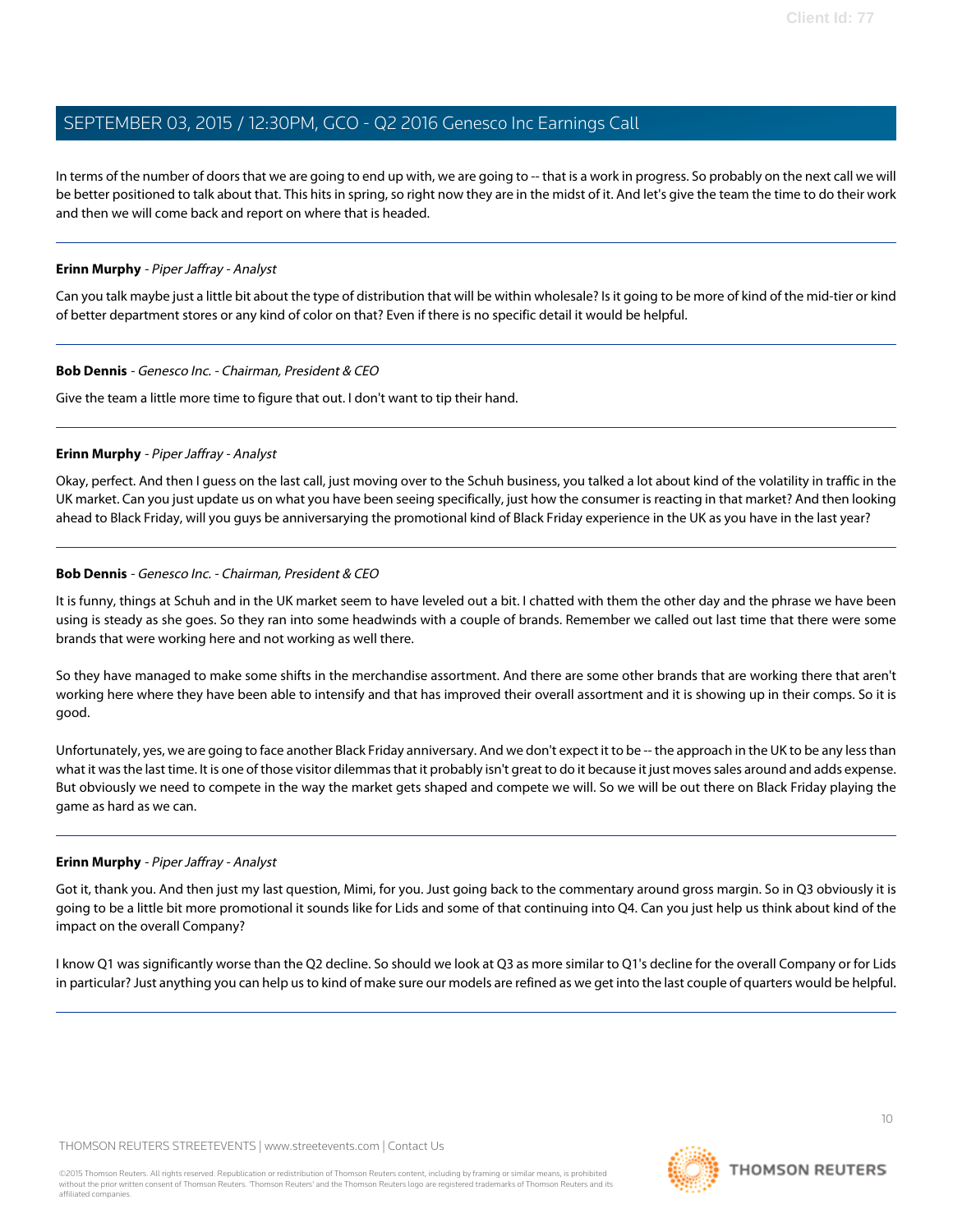### **Mimi Vaughn** - Genesco Inc. - SVP, Finance & CFO

Sure. Absolutely, Erinn. I think that it is the queue that you can take is it is going to be more similar to Q1 than it was to Q2. We were down about 330 basis points in margin for Lids in Q1, we're down 220 basis points in margin in Q2.

We are really going to take advantage prior to the holiday selling season to liquidate inventory. We want to make sure that when we come off at the back of Black Friday and into December that we are not cannibalizing our full price sales, and so we are going to intensify the activity in the third quarter.

Last year, if you will recall, we were down 330 basis points in Lids in gross margin. And so, we do expect a decline in gross margin for Lids, but overall for the Company it will moderate -- gross margin decline will moderate versus the third quarter.

### **Bob Dennis** - Genesco Inc. - Chairman, President & CEO

And let's just be clear, when we call out numbers like 300 points of gross margin that isn't all margin reduction, some of that is mix. And so the fact that the Locker Room business, the Macy's business and Lids online are all growing faster than they headwear stores, you get a mix shift in margin.

The hat stores run by far the highest margins in the chain and that will always be the case. So don't expect the recovery to margin levels that existed say two or three years ago because our mix of business is substantially different now.

### **Mimi Vaughn** - Genesco Inc. - SVP, Finance & CFO

There has also been a bit of a product mix shift within the Lids headwear business where you can see more branded assortment within the stores and that that is -- so there's a little bit of a margin than some of the other categories within the headwear stores. So all those dynamics are at work.

#### **Erinn Murphy** - Piper Jaffray - Analyst

Okay, thank you, guys, and have a safe holiday weekend. Thanks so much.

#### <span id="page-10-0"></span>**Operator**

[Jonathan Comp], Robert W. Baird.

#### **Jonathan Comp** - Robert W. Baird - Analyst

Maybe start off just with a question on Journeys first. Obviously guidance still assumes positive growth in the fourth quarter against a pretty lofty comparison last year. And, Bob, your commentary sounded pretty optimistic about the ability to drive comps at Journeys going forward and I think you pointed to expected momentum behind the boot category.

So I am wondering if you could maybe just talk a little bit more about what you see as driving the boot category. Is that weather product on that boot side or maybe any color there would be helpful?

And I guess related to that, I don't know to the extent -- I am sure you have seen some of the reported news out there about a potential El Nino weather set-up in the year end. And I am wondering if discrete events like that are something that you actually plan for from a merchandise perspective?

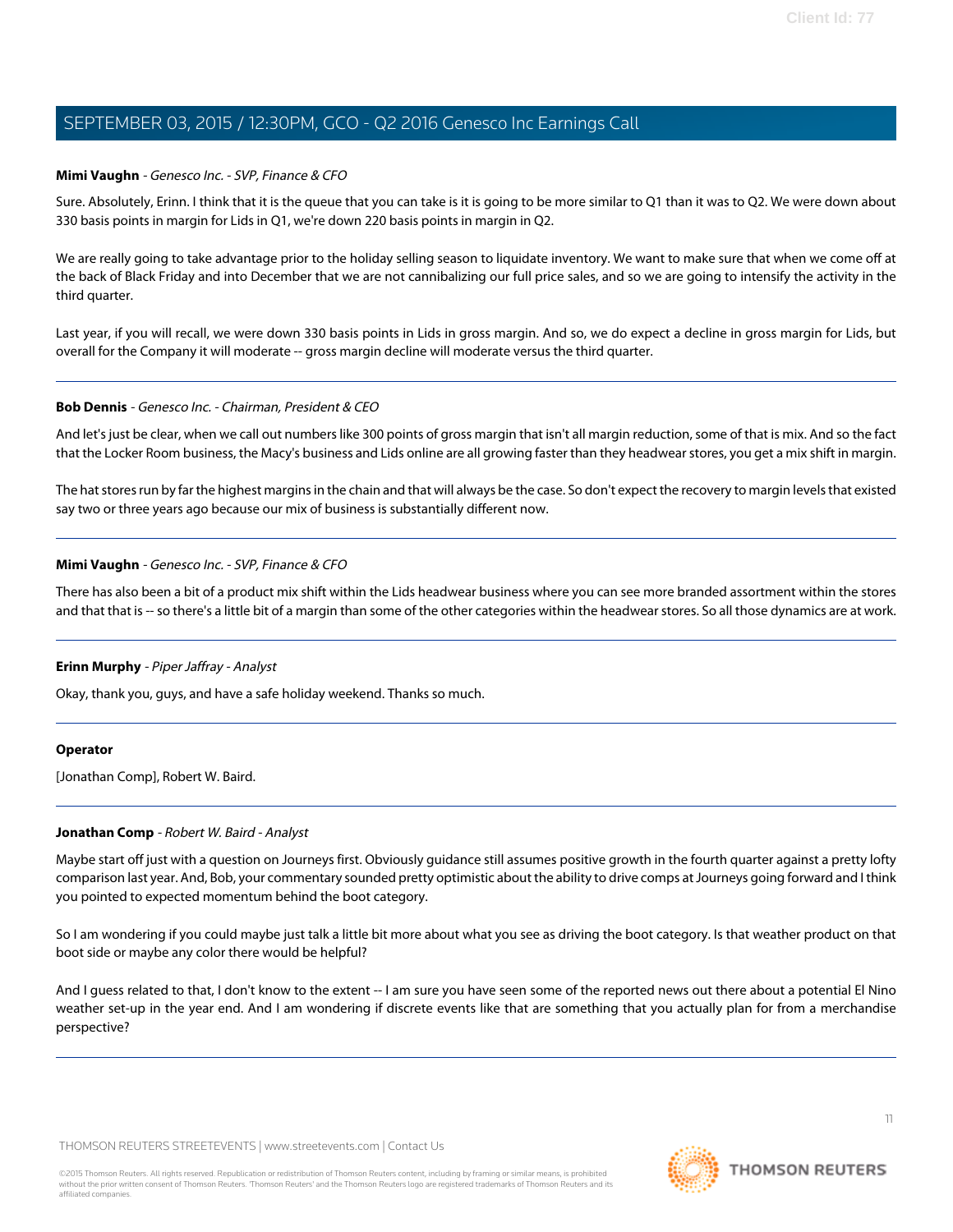### **Bob Dennis** - Genesco Inc. - Chairman, President & CEO

Let me start with El Nino. No. A little bit out of our control and a little too prospective for driving our assortment. Let me talk about the comp. So, yes, we had a very strong double-digit comp last year, but then remember it is stacked on a comp that was slightly negative. So part of that gain was reflective of a challenging year before.

And then oddly -- and this is -- you don't usually get to say this, but even with the strong comp that Journeys had last year, they know that they missed sales on certain brands. And so, they are confident that the business will have similar strength to last year adding in the opportunity that they get to fill in some of the blanks that were misses -- as you always have misses, by the way. I mean you never know for sure what is going to be as strong and sometimes if you are subject to allocation which was part of the issue last year.

So they identify -- have identified the brands where they think they have upside and that is across several of the major categories of footwear. Jonathan, you are newer to the story; we do not talk about specific brands, or even trends within the specific category. So beyond saying that we think we're going to have a -- another solid boot season I think for now we are going to have to leave it at that.

#### **Mimi Vaughn** - Genesco Inc. - SVP, Finance & CFO

Yes, and Jonathan, I would just add to that. If you actually go back a couple of years ago and do a three-year stack, not only was last year negative, but the prior year in the fourth quarter was negative as well. And actually in fiscal 2013 the fourth quarter turned negative after positive comps in the first three quarters after pretty significantly positive comps. And so, when you stack the three-year comparison it really is not such a bad transition into the fourth quarter.

### **Jonathan Comp** - Robert W. Baird - Analyst

Got it, that makes sense. And it makes sense, Bob. I thought I would at least try to get some color out of you.

## **Bob Dennis** - Genesco Inc. - Chairman, President & CEO

You get to try.

## **Jonathan Comp** - Robert W. Baird - Analyst

Maybe one more kind of broader question if I could. And this could be for you, Bob, or Mimi. I know you are very strategic in kind of looking out on a five-year horizon pretty consistently. And when I look back over the last call it four or five years including this year, you have achieved some pretty healthy revenue growth and the earnings growth certainly has lagged or almost been nonexistent over that period.

So, I am wondering as you look beyond fiscal 2016 and kind of the future years at what point do start to really grow the earnings base again and any color on kind of what the type of growth rates might be?

#### **Bob Dennis** - Genesco Inc. - Chairman, President & CEO

Sure. So what we have traditionally done is update our five-year plan each summer. And we have done that again. We are going to review that with our Board in two weeks after which we will be prepared to discuss it with our investors. The general themes that you will see coming out of that addresses exactly what you are speaking to here, which is a reigniting of the earnings growth. We will still see revenue growth but we truly expect the earnings growth to pick up.

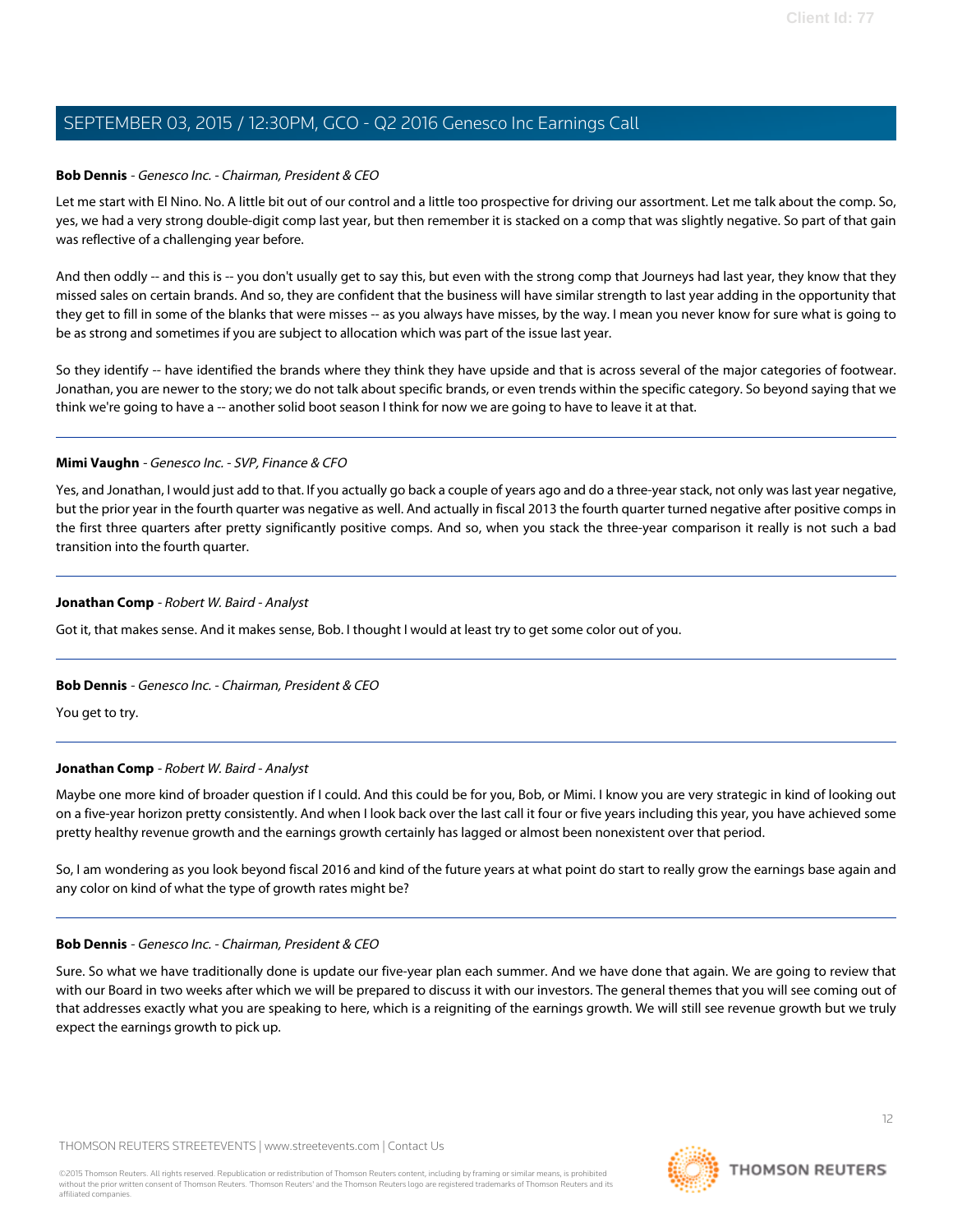And if you dissect the earnings growth, or the flatness in the earnings growth, it is largely attributable to the challenges that we have had at Lids. And obviously the steps that we are taking that we just outlined in our script are all setting ourselves up at Lids to reignite growth over this next five-year period.

So the answer to your question is, in general, yes, we expect to continue to get back on an earnings growth path. And then second, stay tuned for more specifics; we expect to be getting that out pretty shortly.

#### **Jonathan Comp** - Robert W. Baird - Analyst

Great, well we will wait for that. Thanks for the color.

#### **Operator**

<span id="page-12-0"></span>Laurent Vasilescu, Macquarie Capital.

#### **Laurent Vasilescu** - Macquarie Capital - Analyst

With regards to the Journeys inventory, I think you guided that the second quarter wrapped up 18% inventory growth due to the anticipation of a strong back-to-school. Can you talk about your visibility on inventory today, where it stands and then how do you think it should wrap up for the end of the quarter?

### **Bob Dennis** - Genesco Inc. - Chairman, President & CEO

Let me just make some general comments and I will turn it to Mimi. So the Journeys inventory is up -- first of all you have got an offset. So you load up for back-to-school and whereas last year we had a lot of selling underway, in July this year we really had no kickoff of back-to-school. So part of that is timing.

And then another part of that is what we have brought in earlier, which is a strategy of just making sure that everything we want to have on hand we have on hand. That 18% is an extremely clean 18%. And we are really comfortable with where we are in terms of inventories. When you look at the end of the quarter what you will start to see are the benefits from producing Lids' inventory and I will ask Mimi just to talk to that.

#### **Mimi Vaughn** - Genesco Inc. - SVP, Finance & CFO

Yes. No, I think that is exactly right. In fact, it was a very deliberate plan on the part of the Journeys team to pull forward merchandise and I just want to emphasize that. They were very, very clear in their understanding that they missed sales last year because they didn't have enough inventory and their intent was to make sure that didn't happen again for this year.

When we look there -- so, by the end of the back-to-school season Journeys will be right on plan as far as overall inventory and will be back in line with overall increases as it relates to sales.

When you look at the Lids inventory levels, what you have seen is that inventory was up 5% on square footage increase of 5% and a little higher amount of sales, we had 11% growth in Lids. So we have been liquidating as we have gone along throughout the entire year. And in the back half of the year plan to couple that with managing receipts.

We just didn't have enough runway to be able to manage receipts in the front half of the year, but we will be trimming receipts in the back half to couple that with the liquidation and anticipate that we'll be down in the 15% range year over year at the end of the year in Lids, which means will be flat to up just a freckle for the overall Company.

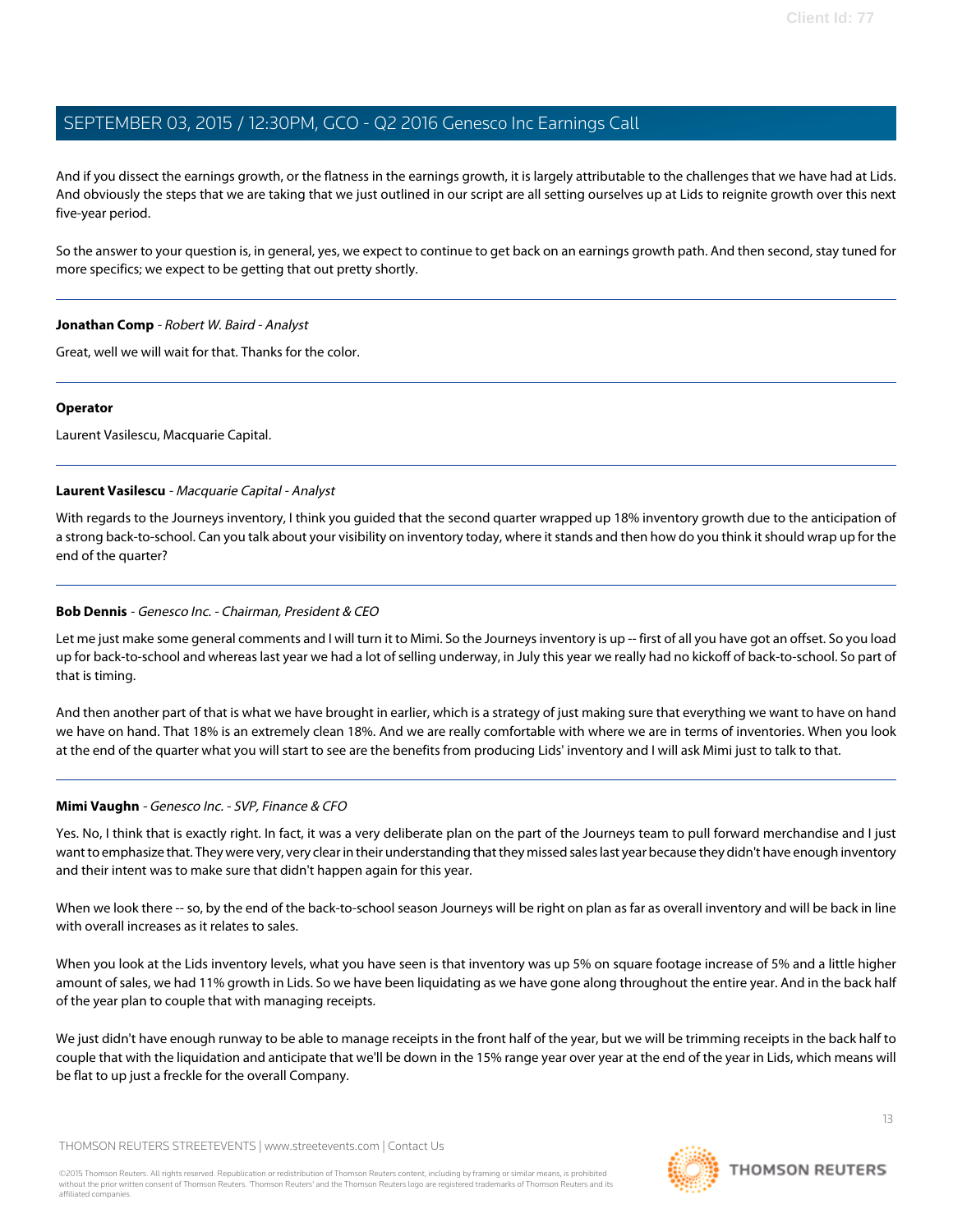#### **Laurent Vasilescu** - Macquarie Capital - Analyst

Okay, great, thank you. And then I think last quarter it was guided for 115 new stores for the full year then 51 projected closures. It seems like you guys tweaked down the store openings but then tweaked up the store closures. Maybe you can provide an update on your real estate strategy for this year and then your longer-term vision. And then add -- the reduction in CapEx quide for the full year, is that the reflection of the reduction in store openings for the year?

#### **Bob Dennis** - Genesco Inc. - Chairman, President & CEO

Yes. So what we do when we target our new stores at the beginning of the year is our guide to our operators, which they appreciate, is tell us what you think you might to sort of best case. But let's all agree that we don't want to open the budgeted number of stores just to hit the budgeted number of stores, that we will only do good deals.

And so, for several years now we have come in a little short of what that is. And we are good with that because we budget the capital and then if we don't find a good opportunity to deploy the capital we don't do it just to chase a budget opening number.

Closures are an even more interesting one because they are becoming increasingly hard to predict. We will have some stores that aren't hitting our hurdle in terms of performance. But when they come either to a kick out or to a lease end, often times where we anticipated closing that store the landlord comes back and makes it attractive to keep it open.

And so, the process of trying to estimate how many stores we are going to close has become a tricky one. And that is fine, we just live with that because there is not a lot of capital involved. Most of those stores in that category that we keep open we are not pouring capital in. So it takes no capital in the decision process. So, but when you see our closing number move around, it is that dynamic at play. Anything?

## **Mimi Vaughn** - Genesco Inc. - SVP, Finance & CFO

And, Laurent, the CapEx decrease is all attributable to the decrease in the number of stores. We are investing quite a lot in our omni-channel initiatives and we have been for the past several years in terms of we put in new order management systems, we have put in new front end e-commerce systems, we have invested in the Locate system in Lids and also in the Auto Store system to be able to get e-commerce orders out faster.

And so, our CapEx numbers actually reflect a similar level as last year of investments outside of stores. And it is just to help to fuel the growth in e-commerce, which with the double-digit increases that we've been having, we think that those are investments that are well made. And so, we are just very careful to watch the balance between our bricks and mortar presence and our online presence. And we are just mindful of where we need to be putting the investment.

#### **Laurent Vasilescu** - Macquarie Capital - Analyst

Great. And if I can squeeze one more in. Can you talk about your border stores near Mexico and Canada, how they are performing? And if there is any reflection of the comp due to the strong US dollar?

#### **Bob Dennis** - Genesco Inc. - Chairman, President & CEO

We have had great success with our border stores and, to be perfectly honest with you, I am not the current on them right now. We could find out for you.

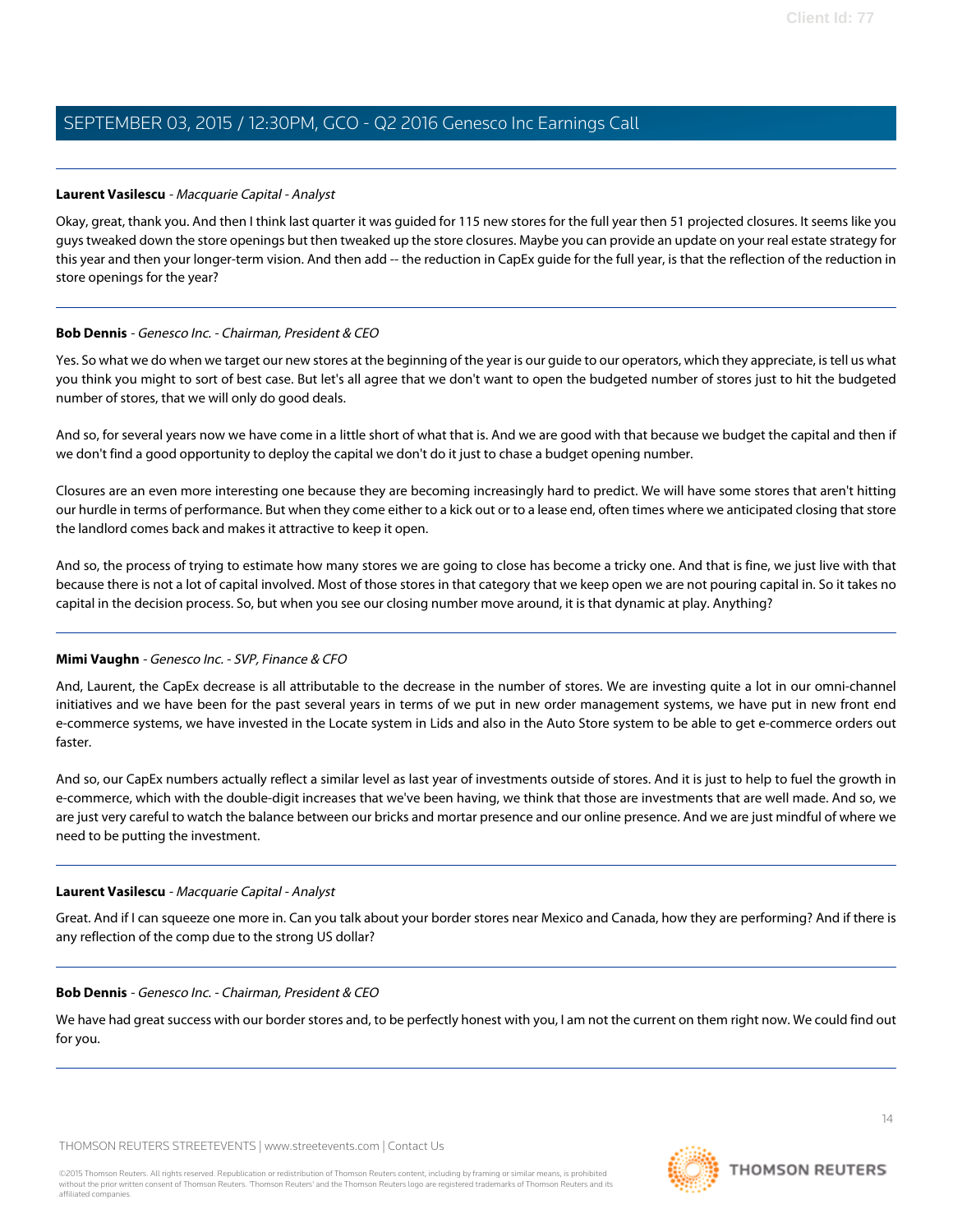#### **Laurent Vasilescu** - Macquarie Capital - Analyst

Okay, thank you very much.

#### **Mimi Vaughn** - Genesco Inc. - SVP, Finance & CFO

The interesting though that has been happening in Canada is that Canadians have been staying in Canada and shopping more in Canada. So we have benefited from that fact within our Canada market. And to the extent that we are giving up any sales within the US border we are making those up in Canada. Unfortunately we don't have too many stores in Mexico, so that trade-off wouldn't be the same.

#### **Laurent Vasilescu** - Macquarie Capital - Analyst

Okay, great, best of luck with the third quarter.

#### **Operator**

<span id="page-14-0"></span>Scott Krasik, Buckingham Research.

#### **Scott Krasik** - Buckingham Research - Analyst

I guess first, Mimi, just a quick clarification. The comp in August you said was up 6, but I think just reading the commentary every division except for Journeys was below 6 and Journeys was only a 6. So maybe it is just a rounding thing, but how --.

#### **Bob Dennis** - Genesco Inc. - Chairman, President & CEO

You know, it is funny --.

#### **Mimi Vaughn** - Genesco Inc. - SVP, Finance & CFO

It is a rounding thing.

#### **Bob Dennis** - Genesco Inc. - Chairman, President & CEO

When she was reading it I went back and double checked for that reason, it is rounding.

#### **Mimi Vaughn** - Genesco Inc. - SVP, Finance & CFO

Yes, Lids was a fat 5, it almost made it up to 6. And because Lids and Journeys are our two strong divisions that is where we ended up (multiple speakers).

#### **Bob Dennis** - Genesco Inc. - Chairman, President & CEO

I love that term. Journeys was a fat 6 and Lids was a fat 5.

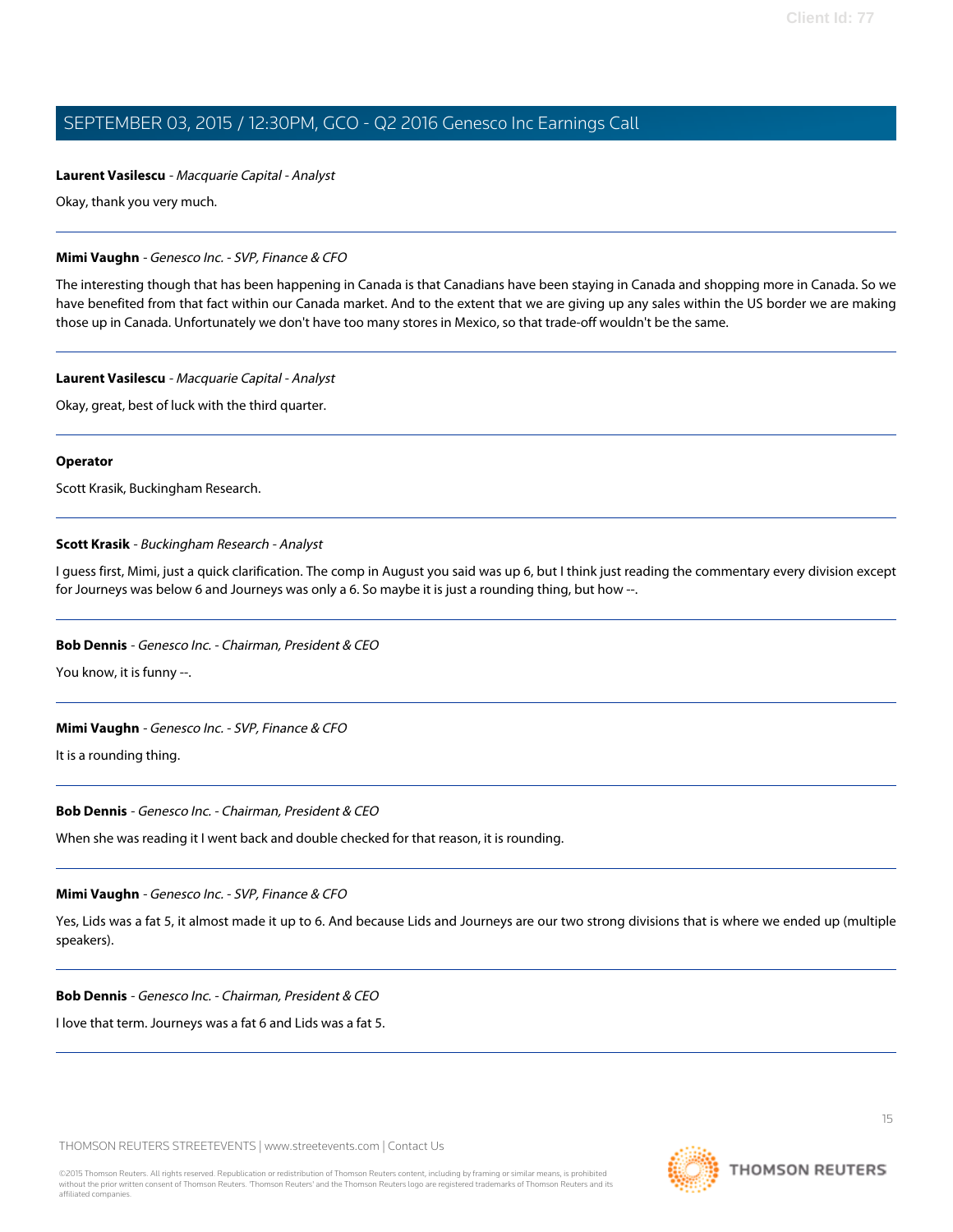#### **Mimi Vaughn** - Genesco Inc. - SVP, Finance & CFO

No, those two together are a 6. I checked that one as well.

### **Scott Krasik** - Buckingham Research - Analyst

All right, that helps. And then, so Bob, just going back to Lids, you said last quarter I think we still need to prove the concept and we are talking a lot about the inventory clearance activity is longer than expected.

So you liken this to the hat business, but here you actually have a major online pure play competitor. So again, how much of it is that just you need to rethink what the margins are in this business?

### **Bob Dennis** - Genesco Inc. - Chairman, President & CEO

Scott, I tell you I don't recall wavering in our commitment to how strategically sound we think this business is. The realignment of the inventory is just adjusting for the difficult growing pains that we had as we made a lot of moves in one year with new stores in Macy's and everything.

We are -- first of all, we consider ourselves a pretty major online pure play competitor -- or a major online competitor. We are not as big as a pure play guy. But we also know that online is dominated by displaced fans and the universe of sports fans is dominated by local fans and local fans prefer to shop stores. And we see that with the very sharp spikes that exist as games arrive and there is a need it now aspect to the license board business that is pronounced.

And we also believe that for the purposes of efficient inventory liquidation, if you are selling product in both directions, that is online to the displaced fan and in your store to the local fan, you have a very, very privileged position. So, both against smaller mom and pops who are only playing the local game and a pure play online guy that is only playing a displaced game.

So we like what this business looks like. We -- as we have said last time, opening new stores in the way we did we need to revisit that. And that was the part of the strategy that I think we need to go revisit and say when we resume growth in this business in what way will we do that. And I acknowledge that we have some questions about where we are going to go there. But we still believe that this is a business that is ripe for consolidation. And so hopefully that makes it a little more clear.

## **Scott Krasik** - Buckingham Research - Analyst

Maybe then so what are some of the types of things that you are having success selling at full price or what categories or maybe what changes do you make to get a higher percentage of full price sales? What things just to have to compete on price opposing that, sorry?

#### **Bob Dennis** - Genesco Inc. - Chairman, President & CEO

Well, you just have to have your inventory right sized. That is the single biggest thing. If you are sitting on 20% more inventory than you need and your demand at full price isn't going to allow you to liquidate that, you then need to get promotional in order to clean up.

And that is disruptive to the entire store, right, because you end up with leakage from full price selling to markdown selling. You end up with a store that is not as attractive to shop as you would like.

And so, what we need to do is get this inventory squared up and then really just start executing on an assortment that is right sized that allows us to have a much, much higher percentage of full priced selling, which we know is very achievable.

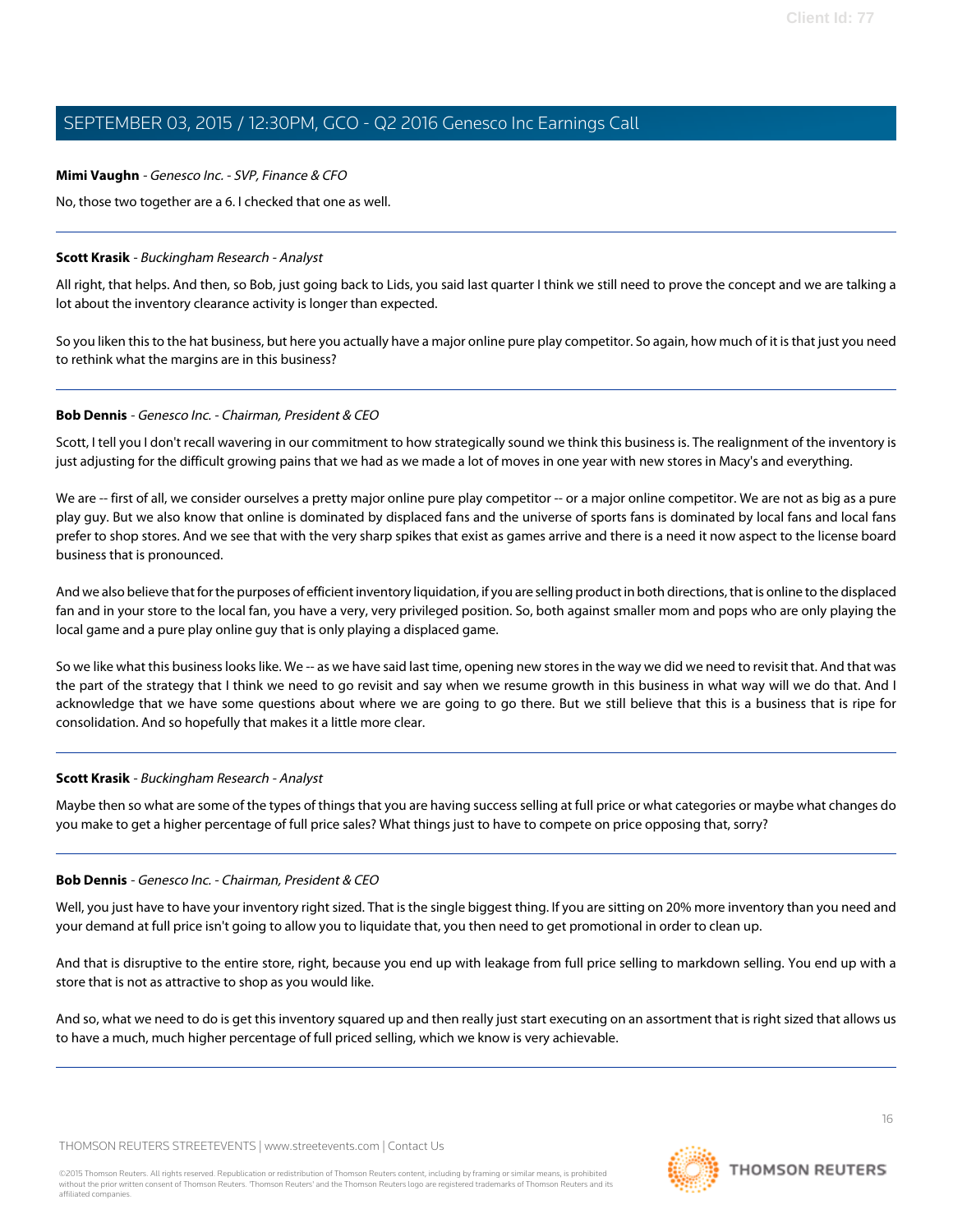### **Scott Krasik** - Buckingham Research - Analyst

Okay. All right, thank you very much, good luck.

#### **Operator**

<span id="page-16-0"></span>Jill Nelson, Johnson Rice.

#### **Jill Nelson** - Johnson Rice & Co. - Analyst

Just a bit clarification on your stance of holding your annual guidance despite the second-quarter beat. With the Lids uncertainty on gross margin, is it more weighted to having to take deeper discounts or is it more weighted to having to work through more units than you anticipate today?

#### **Bob Dennis** - Genesco Inc. - Chairman, President & CEO

A little bit of both.

#### **Jill Nelson** - Johnson Rice & Co. - Analyst

Okay, okay. And then just talking about some of the payroll headwinds you are facing, whether it is internal with adjustments you are doing with the ShopperTrak information or whether it's macro, higher minimum wage, could you just talk about kind of the timeframe you expect to face those headwinds and maybe when we might start to lap some of those higher expenses?

#### **Bob Dennis** - Genesco Inc. - Chairman, President & CEO

Well, there is two different things there. With ShopperTrak we have added a marginal amount of hours perhaps, but it is mostly taking hours where it has been less productive into the power hour days -- and those hours or where you would expect them. There was not a major surprise other than how steep the power hours were.

And so, it has required a little bit of a shift into a little more part-time in order to accommodate that. That is a model that Journeys, in particular, can address because of their demographic. And so, we are really excited about how much more there might still be there as we continue to tweak that.

The wage pressure is completely independent of that. So, if you had X number of hours that you apply to the store but you have increases in minimum wage that is coming both from legislation but really it is also coming from a number of retail competitors who have committed to paying a higher wage rate, we obviously have to be tuned into what market is and that has brought our average wage rate up. It is heavily weighted to certain states, it is led by California.

And so, when we lap that is a little dependent on what continues to happen because some of the minimum wage increases are stepwise events as opposed to a cliff. And so, we are expecting that for us and a lot of other retailers this wage pressure and what kind of comp you are going to need to leverage its is going to be sustained.

Our hope is that this puts a little more jingle in the pocket of teenagers who work retail and that might give us a little bit of help on the demand side. But it is certainly going to be a headwind for the next year and probably a little longer than that. Mimi, anything you would add to that?

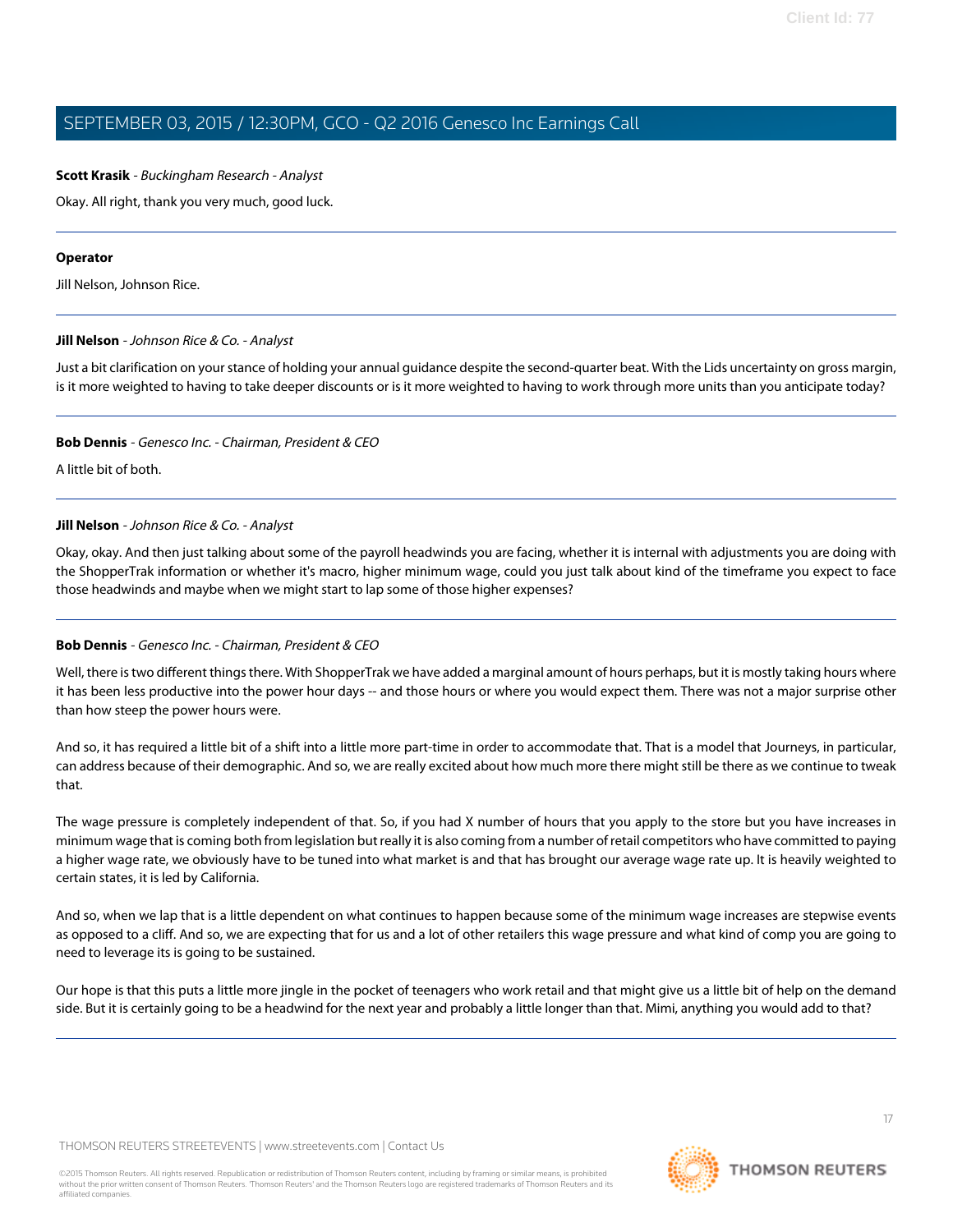#### **Mimi Vaughn** - Genesco Inc. - SVP, Finance & CFO

No, I would just call out that 23 states increase their minimum wages this year. So, when you have almost half the states in the country you will face the pressures through the course of the year.

And I think beyond that, as Bob pointed out, it has not been because certainly unemployment has improved, but there is still plenty of labor there for retail. Retailers have decided to bring up their wages. And so we just -- we do expect to continue to see this pressure certainly throughout this year.

Journeys is working hard to look at their commission structure, because they are on commission, to figure out ways they can try to minimize this impact. And so, while they are not able to leverage labor, they are working hard to just keep labor flat.

#### **Jill Nelson** - Johnson Rice & Co. - Analyst

Thanks so much.

#### **Operator**

<span id="page-17-0"></span>Sam Poser, Sterne Agee.

#### **Sam Poser** - Sterne Agee & Leach - Analyst

First of all, what same-store -- how much same-store sales do you need by concept or just in total to lever the SG&A right now?

#### **Mimi Vaughn** - Genesco Inc. - SVP, Finance & CFO

Yes, we were able to leverage in about the 3% range in the past. What we are seeing with this wage pressure is that we are not able to -- Journeys had a 4% comp this year and we are just a bit over on in terms of the percentage of selling salaries. And so that came up just a little bit. And so I would say that we are probably in the 4% range right now as we move through the wage pressure and once the wage pressure goes away that should mitigate somewhat.

We were benefiting -- at one point during the aftermath of the downturn we were actually able to leverage at a lower threshold because our rents were going down as we renegotiated taking advantage of additional vacancies in the mall. But right now we are above that 3% threshold that we have experienced in the past.

#### **Sam Poser** - Sterne Agee & Leach - Analyst

And just to follow up on that, we are talking about all in or are we talking about the stores?

#### **Mimi Vaughn** - Genesco Inc. - SVP, Finance & CFO

We are talking about the stores.

**Bob Dennis** - Genesco Inc. - Chairman, President & CEO

Stores.

THOMSON REUTERS STREETEVENTS | [www.streetevents.com](http://www.streetevents.com) | [Contact Us](http://www010.streetevents.com/contact.asp)

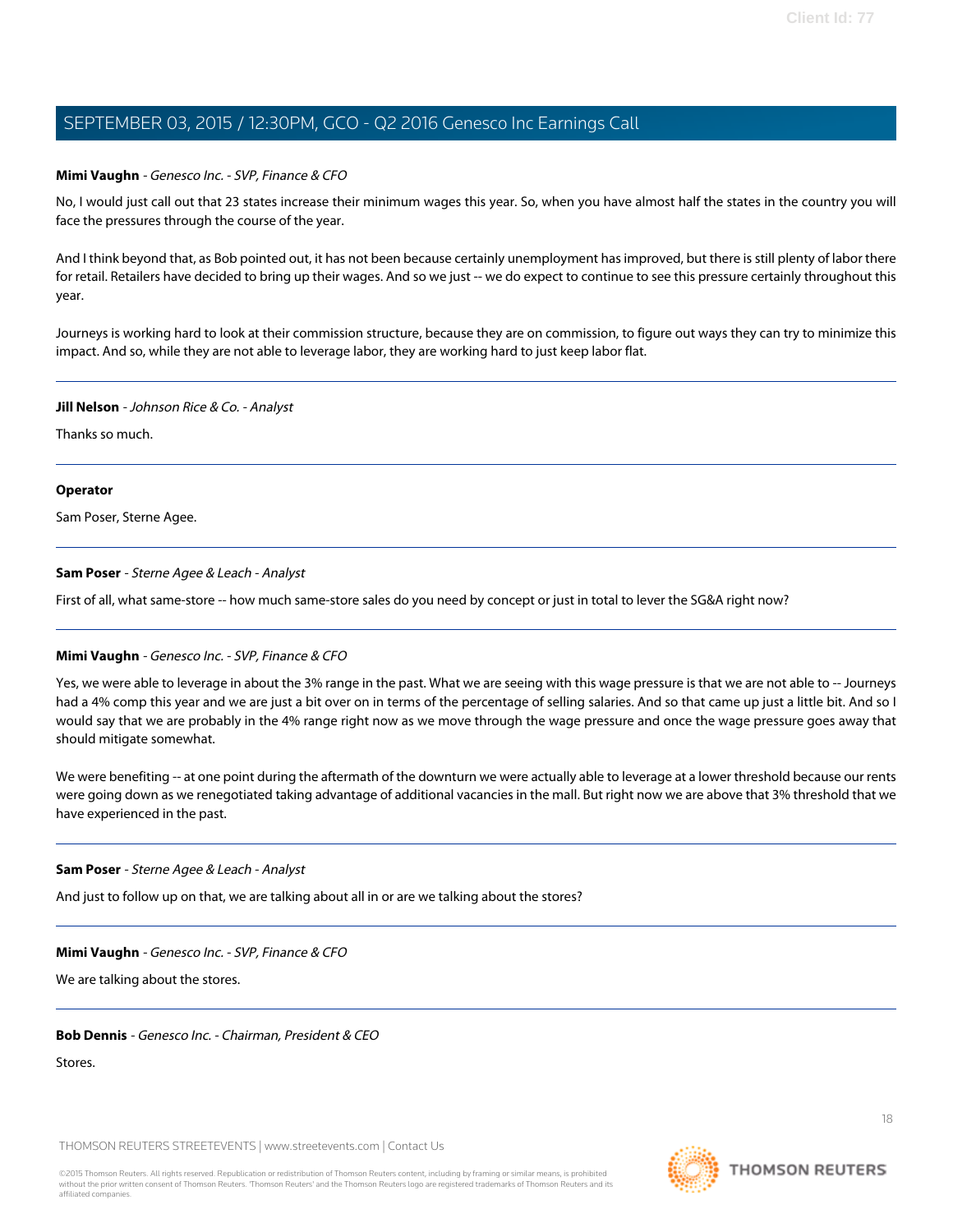#### **Sam Poser** - Sterne Agee & Leach - Analyst

Okay. And then -- because you have more variable cost. And what kind of increases could you -- I mean where is like the tipping point for e-commerce where you can --?

#### **Bob Dennis** - Genesco Inc. - Chairman, President & CEO

A tipping point in regards to what, Sam?

#### **Sam Poser** - Sterne Agee & Leach - Analyst

Well, I guess in regard to -- can you get leverage there or is that going to end up being more of a gross margin story?

#### **Mimi Vaughn** - Genesco Inc. - SVP, Finance & CFO

It's much harder to get leverage in e-commerce because it is a much higher variable cost business. Shipping and warehousing expense are the elements of e-commerce that really make it more of a variable business. For every item that you ship out you have to send somebody to go get it and then put it in a box and pay the UPS charge.

And so, we aren't able to see the same type of leverage in our e-commerce business as we are in our store business. However, we, unlike some of our pure play competitors, do operate our e-commerce business to be profitable. And so, they are very nice contributors to our businesses and we are making money in our e-commerce businesses.

#### **Sam Poser** - Sterne Agee & Leach - Analyst

Thanks. I've got a couple more. One, are you seeing any return to the fitted hat business versus snapbacks? Number two, Mimi, are you expecting gross margin to be up in total in the fourth quarter? And number three, could you give us for the quarter the -- like how the ASPs, traffic and conversions look like at Journeys?

#### **Bob Dennis** - Genesco Inc. - Chairman, President & CEO

So on the fitted hat question, essentially that is a fitted versus snapbacks question. And, Sam, as we said snapbacks continue to be a significant part of our business. In your note that you put out this week we would disagree with your statement that we don't have a competitive advantage in snapbacks. What we have always said is have a -- we believe we have a slightly bigger advantage in fitted because the degree of difficulty is higher.

So when we think about our advantages in snapbacks, we are still the destination for a person who wants to buy a hat. We know from our research that the fact that we out assort everyone else in the space is the major draw. And that is as important to the snapback buyer as it is to the fitted buyer. And then we also have scale in our purchasing and operations which is an advantage that also applies to snapbacks.

So, whereas we have the additional competitive advantage on the degree of difficulty and the replenishment requirements for fitted, we certainly feel like we have a competitive advantage in competing in the snapback space.

You are recalling that back in when it got really hot a number of nontraditional headwear retailers entered the space. They then got out of it which tells me that they got clobbered, because if you are making money in a category you stick with it. And so I think that turned out to be painful, but then proof of the thesis that we are still the advantage retail in all styles of hats. So that is that question. Gross margin, Mimi?



19